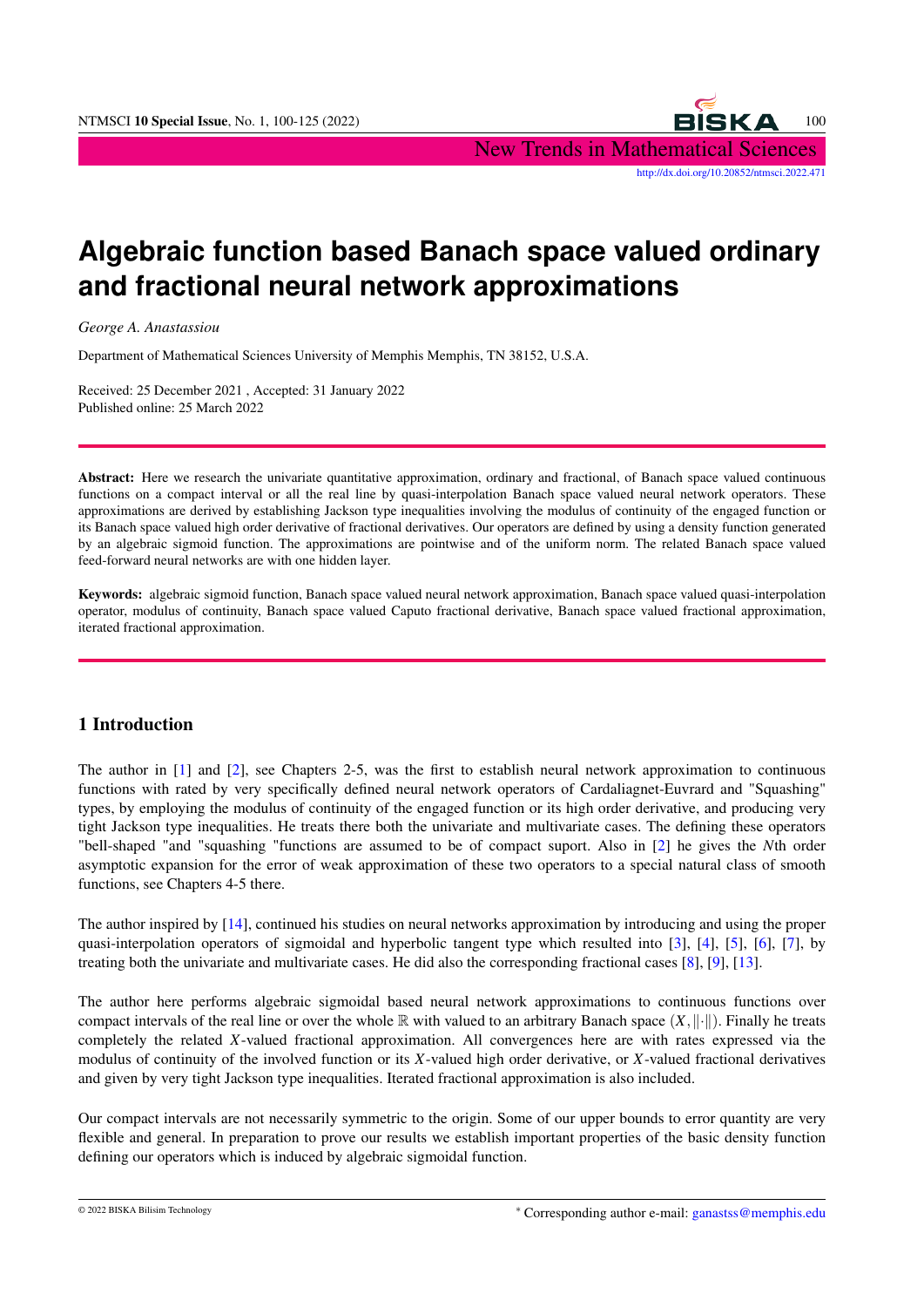

Feed-forward *X*-valued neural networks (FNNs) with one hidden layer, the only type of networks we deal with in this article, are mathematically expressed as

$$
N_n(x) = \sum_{i=0}^n c_i \sigma\left(\langle a_j \cdot x \rangle + b_j\right), \quad x \in \mathbb{R}^s, \ s \in \mathbb{N},
$$

where for  $0 \le j \le n$ ,  $b_j \in \mathbb{R}$  are the thresholds,  $a_j \in \mathbb{R}^s$  are the connection weights,  $c_j \in X$  are the coefficients,  $\langle a_j \cdot x \rangle$  is the inner product of  $a_j$  and  $x$ , and  $\sigma$  is the activation function of the network. About neural networks in general read [\[15\]](#page-25-9), [\[17\]](#page-25-10), [\[19\]](#page-25-11). See also [\[9\]](#page-25-7) for a complete study of real valued approximation by neural network operators.

### 2 Basics

We consider the generator algebraic function

<span id="page-1-0"></span>
$$
\varphi(x) = \frac{x}{\sqrt[2m]{1 + x^{2m}}}, \quad m \in \mathbb{N}, x \in \mathbb{R},
$$
\n(1)

which is a sigmoidal type of function and is a strictly increasing function. We see that  $\varphi(-x) = -\varphi(x)$  with  $\varphi(0) = 0$ . We get that

$$
\varphi'(x) = \frac{1}{(1 + x^{2m})^{\frac{2m+1}{2m}}} > 0, \ \forall \, x \in \mathbb{R},
$$
\n(2)

proving  $\varphi$  as strictly increasing over  $\mathbb{R}, \varphi'(x) = \varphi'(-x)$ . We easily find that  $\lim_{x \to +\infty} \varphi(x) = 1$ ,  $\varphi(+\infty) = 1$ , and  $\lim_{x \to -\infty} \varphi(x) = 1$  $-1, \varphi(-\infty) = -1$ . We consider the activation function

$$
\Phi(x) = \frac{1}{4} [\varphi(x+1) - \varphi(x-1)].
$$
\n(3)

Clearly it is  $\Phi(x) = \Phi(-x)$ ,  $\forall x \in \mathbb{R}$ , so that  $\Phi$  is an even function and symmetric with respect to the *y*-axis. Since  $x+1 > x-1$ , we have  $\varphi(x+1) > \varphi(x-1)$  and  $\Phi(x) > 0$ ,  $\forall x \in \mathbb{R}$ . Also it is

$$
\Phi(0) = \frac{1}{2^{\frac{2m}{2}}}
$$
\n<sup>(4)</sup>

We observe that

$$
\Phi'(x) = \frac{1}{4} \left( \phi'(x+1) - \phi'(x-1) \right) = \frac{1}{4} \left( \frac{1}{\left( 1 + (x+1)^{2m} \right)^{\frac{2m+1}{2m}}} - \frac{1}{\left( 1 + (x-1)^{2m} \right)^{\frac{2m+1}{2m}}} \right), \ \forall \ x \in \mathbb{R}.
$$
 (5)

Let now *x* > 0, then *x* > −*x* and  $(x+1)^2$  >  $(x-1)^2 \ge 0$ , implying  $(x+1)^{2m}$  >  $(x-1)^{2m} \ge 0$ ,  $m \in \mathbb{N}$ , and  $1 + (x+1)^{2m}$  >  $1 + (x - 1)^{2m} > 0$ . Consequently it holds

$$
\frac{1}{\left(1+(x-1)^{2m}\right)^{\frac{2m+1}{2m}}} > \frac{1}{\left(1+(x+1)^{2m}\right)^{\frac{2m+1}{2m}}},\tag{6}
$$

proving  $\Phi'(x) < 0$  for  $x > 0$ . That is  $\Phi$  is strictly decreasing over  $(0, +\infty)$ . Clearly,  $\Phi$  is strictly increasing over  $(-\infty, 0)$ and  $\Phi'(0) = 0$ . Furthermore we obtain that

$$
\lim_{x \to +\infty} \Phi(x) = \frac{1}{4} \left[ \varphi(+\infty) - \varphi(+\infty) \right] = 0,\tag{7}
$$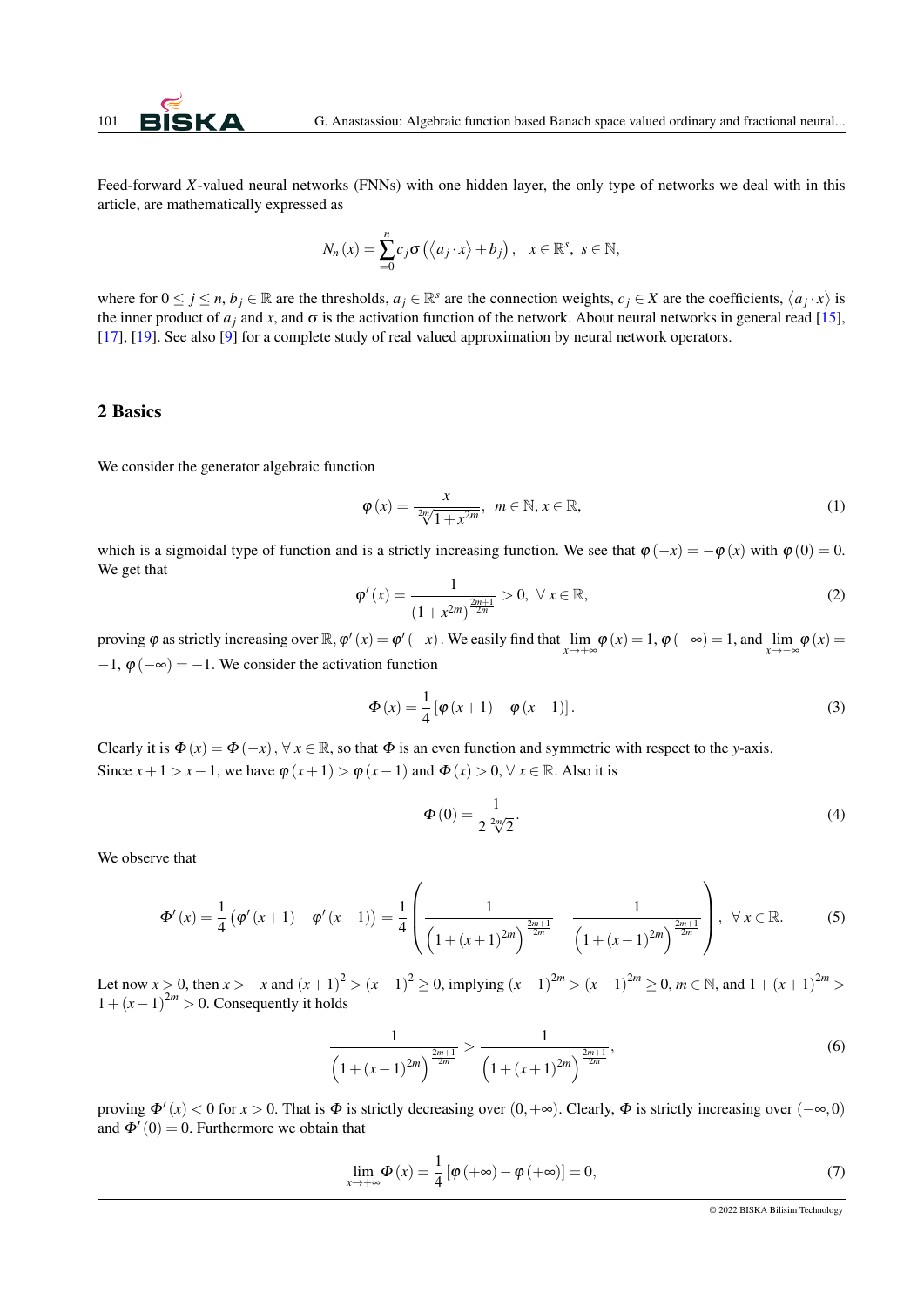and

$$
\lim_{x \to -\infty} \Phi(x) = \frac{1}{4} \left[ \varphi(-\infty) - \varphi(-\infty) \right] = 0.
$$
\n(8)

That is the *x*-axis is the horizontal asymptote of  $\Phi$ . Conclusion,  $\Phi$  is a bell symmetric function with maximum

$$
\Phi(0) = \frac{1}{2\sqrt[2m]{2}}, \ \ m \in \mathbb{N}.
$$
\n(9)

We need

### Theorem 1. *We have that*

$$
\sum_{i=-\infty}^{\infty} \Phi(x-i) = 1, \ \forall \, x \in \mathbb{R}.
$$
 (10)

*Proof.* We observe that

$$
\sum_{i=-\infty}^{\infty} (\varphi(x-i) - \varphi(x-1-i)) = \sum_{i=0}^{\infty} (\varphi(x-i) - \varphi(x-1-i)) + \sum_{i=-\infty}^{-1} (\varphi(x-i) - \varphi(x-1-i)).
$$

Furthermore  $(\lambda \in \mathbb{Z}^+)$ 

$$
\sum_{i=0}^{\infty} (\varphi(x-i) - \varphi(x-1-i)) = \lim_{\lambda \to \infty} \sum_{i=0}^{\lambda} (\varphi(x-i) - \varphi(x-1-i)) \text{ (telescoping sum)}
$$
\n
$$
= \lim_{\lambda \to \infty} (\varphi(x) - \varphi(x-(\lambda+1))) = 1 + \varphi(x).
$$
\n(1)

Similarly, it holds

<span id="page-2-0"></span>
$$
\sum_{i=-\infty}^{-1} (\varphi(x-i) - \varphi(x-1-i)) = \lim_{\lambda \to \infty} \sum_{i=-\lambda}^{-1} (\varphi(x-i) - \varphi(x-1-i)) = \lim_{\lambda \to \infty} (\varphi(x+\lambda) - \varphi(x)) = 1 - \varphi(x).
$$
 (2)

Therefore we derive

$$
\sum_{i=-\infty}^{\infty} (\varphi(x-i) - \varphi(x-1-i)) = 2, \ \forall x \in \mathbb{R},
$$
\n(13)

and

$$
\sum_{i=-\infty}^{\infty} (\varphi(x+1-i) - \varphi(x-i)) = 2, \ \forall x \in \mathbb{R}.
$$
 (14)

Adding  $(13)$  and  $(14)$  we find

$$
\sum_{i=-\infty}^{\infty} (\varphi(x+1-i) - \varphi(x-1-i)) = 4, \ \forall x \in \mathbb{R}.
$$
 (15)

Clearly, then

$$
\Phi(x - i) = \frac{1}{4} [\varphi(x + 1 - i) - \varphi(x - 1 - i)],
$$

proving  $(10)$ .

*Remark.* Because Φ is even it holds

$$
\sum_{i=-\infty}^{\infty} \Phi(i-x) = 1, \ \forall x \in \mathbb{R}.
$$

$$
\sum_{i=-\infty}^{\infty} \Phi(i+x) = 1, \ \forall x \in \mathbb{R},
$$

Hence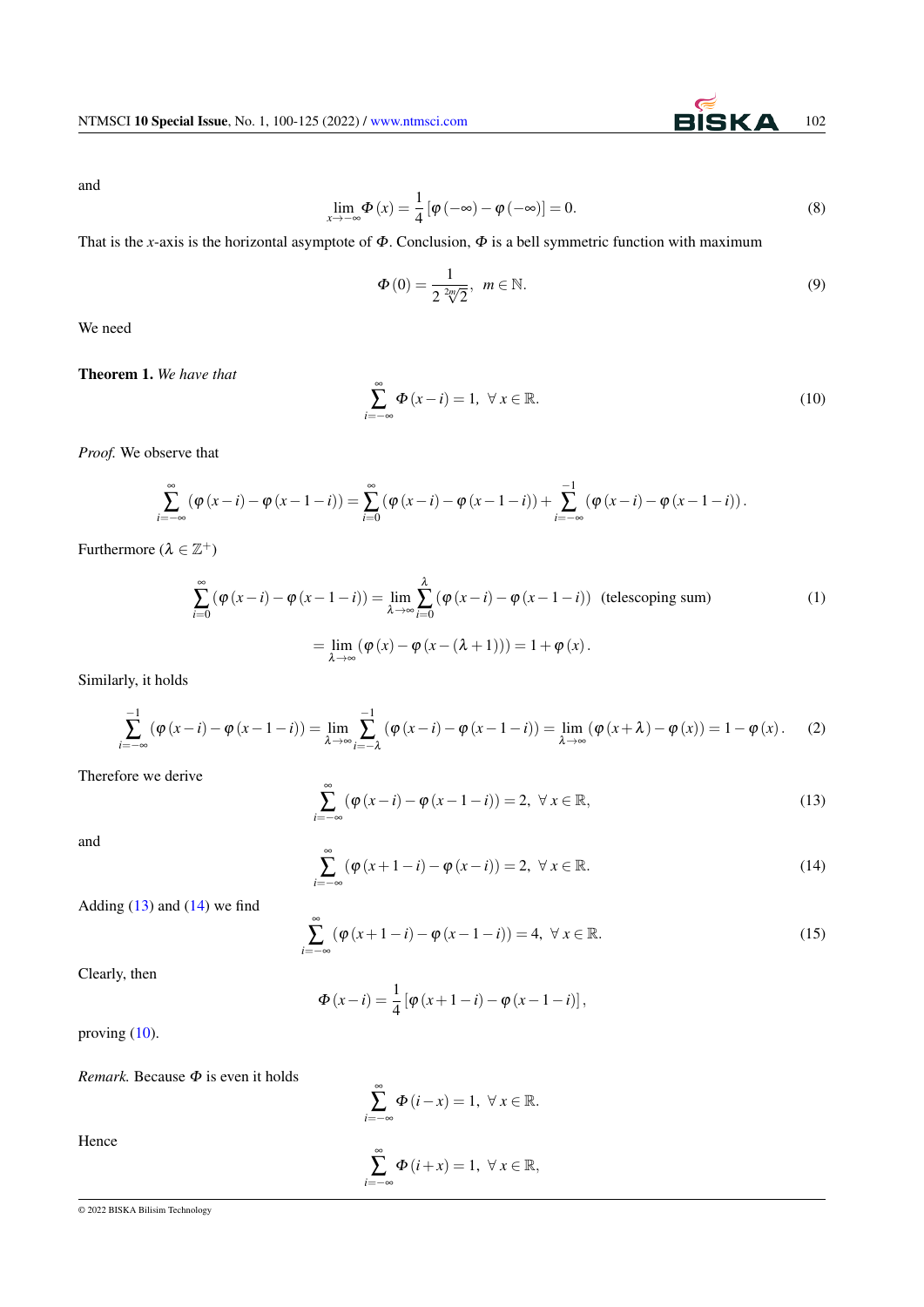

and

$$
\sum_{i=-\infty}^{\infty} \Phi(x+i) = 1, \ \forall \, x \in \mathbb{R}.
$$
 (16)

Theorem 2. *It holds*

<span id="page-3-0"></span>
$$
\int_{-\infty}^{\infty} \Phi(x) dx = 1.
$$
 (17)

*Proof.* We observe that

$$
\int_{-\infty}^{\infty} \Phi(x) dx = \sum_{j=-\infty}^{\infty} \int_{j}^{j+1} \Phi(x) dx = \sum_{j=-\infty}^{\infty} \int_{0}^{1} \Phi(x+j) dx = \int_{0}^{1} \left( \sum_{j=-\infty}^{\infty} \Phi(x+j) dx \right) = \int_{0}^{1} 1 dx = 1.
$$
 (3)

So  $\Phi(x)$  is a density function on R.

<span id="page-3-1"></span>**Theorem 3.** *Let*  $0 < \alpha < 1$ *, and*  $n \in \mathbb{N}$  *with*  $n^{1-\alpha} > 2$ *. It holds* 

$$
\sum_{k=-\infty}^{\infty} \Phi(nx-k) < \frac{1}{4m(n^{1-\alpha}-2)^{2m}}, \ m \in \mathbb{N}.
$$
\n
$$
\left\{ \left. \begin{array}{l} k = -\infty \\ |nx - k| \ge n^{1-\alpha} \end{array} \right. \right.
$$
\n
$$
(19)
$$

*Proof.* We have that

$$
\Phi(x) = \frac{1}{4} \left[ \varphi(x+1) - \varphi(x-1) \right], \ \forall x \in \mathbb{R}.
$$

Let *x* ≥ 1. That is  $0 \le x - 1 < x + 1$ . Applying the mean value theorem we get

$$
\Phi(x) = \frac{1}{4} \cdot 2 \cdot \varphi'(\xi) = \frac{1}{2\left(1 + \xi^{2m}\right)^{\frac{2m+1}{2m}}} > 0,
$$
\n(20)

where  $0 \leq x - 1 < \xi < x + 1$ . Then,

$$
(x-1)^2 < \xi^2 < (x+1)^2
$$
\n
$$
(x-1)^{2m} < \xi^{2m} < (x+1)^{2m}
$$
\n
$$
1 + (x-1)^{2m} < 1 + \xi^{2m} < 1 + (x+1)^{2m}
$$
\n
$$
\left(1 + (x-1)^{2m}\right)^{\frac{2m+1}{2m}} < \left(1 + \xi^{2m}\right)^{\frac{2m+1}{2m}} < \left(1 + (x+1)^{2m}\right)^{\frac{2m+1}{2m}}
$$
\n
$$
\frac{1}{2\left(1 + \xi^{2m}\right)^{\frac{2m+1}{2m}}} < \frac{1}{2\left(1 + (x-1)^{2m}\right)^{\frac{2m+1}{2m}}}.
$$
\n
$$
(21)
$$

 $\overline{2}$ 

Hence

$$
\Phi(x) < \frac{1}{2\left(1 + (x - 1)^{2m}\right)^{\frac{2m+1}{2m}}}, \ \forall x \ge 1. \tag{22}
$$

Thus, we have

$$
\sum_{k=-\infty}^{\infty} \Phi(nx-k) = \sum_{k=-\infty}^{\infty} \Phi(|nx-k|) <
$$
  

$$
\left\{ \begin{array}{l} k = -\infty \\ \n\cdot |nx-k| \ge n^{1-\alpha} \end{array} \right\} \cdot |nx-k| \ge n^{1-\alpha}
$$
  

$$
\frac{1}{2} \sum_{\substack{k=-\infty \\ \n\cdot |nx-k| \ge n^{1-\alpha}}} \frac{1}{\left(1 + (|nx-k| - 1)^{2m}\right)^{\frac{2m+1}{2m}}} \le (23)
$$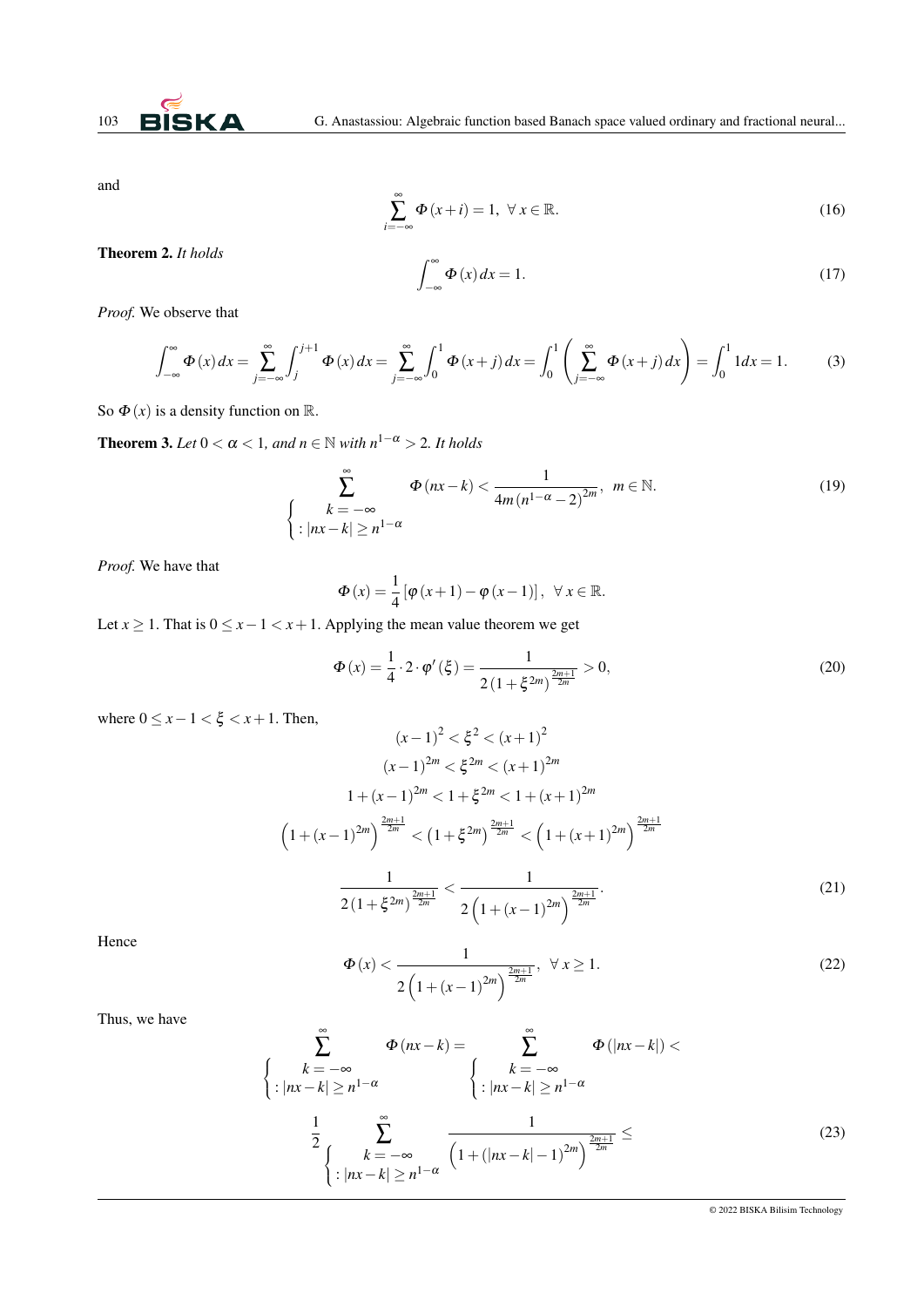### 1 2  $\int^{\infty}$  $(n^{1-\alpha}-1)$ 1  $\frac{1}{\left(1+(x-1)^{2m}\right)^{\frac{2m+1}{2m}}}dx=\frac{1}{2}$ 2  $\int^{\infty}$ *n* <sup>1</sup>−α−2 1  $\frac{1}{(1+z^{2m})^{\frac{2m+1}{2m}}}dz =: (*).$

We see that

$$
1 + z^{2m} > z^{2m}
$$
  
\n
$$
(1 + z^{2m})^{\frac{2m+1}{2m}} > z^{2m+1}
$$
  
\n
$$
\frac{1}{z^{2m+1}} > \frac{1}{(1 + z^{2m})^{\frac{2m+1}{2m}}}.
$$
\n(24)

Therefore it holds

$$
(*) < \frac{1}{2} \int_{n1-\alpha}^{\infty} \frac{1}{z^{2m+1}} dz = \frac{1}{2} \int_{n1-\alpha}^{\infty} z^{-(2m+1)} dz = \frac{1}{2} \left( \frac{z^{-(2m+1)+1}}{-(2m+1)+1} \right) \Big|_{n1-\alpha}^{\infty} = \frac{1}{2} \left( -\frac{z^{-2m}}{2m} \right) \Big|_{n1-\alpha}^{\infty}
$$
  

$$
= \frac{z^{-2m}}{4m} \Big|_{\infty}^{n1-\alpha-2} = \frac{\left( n^{1-\alpha} - 2 \right)^{-2m}}{4m} - \frac{\left( \infty \right)^{-2m}}{4m} = \frac{\left( n^{1-\alpha} - 2 \right)^{-2m}}{4m}, \tag{25}
$$

proving [\(19\)](#page-3-0).

Denote by  $\lfloor \cdot \rfloor$  the integral part of the number and by  $\lfloor \cdot \rfloor$  the ceiling of the number. **Theorem 4.** *Let*  $[a,b] \subset \mathbb{R}$  *and*  $n \in \mathbb{N}$  *so that*  $[na] \leq \lfloor nb \rfloor$ *. It holds* 

$$
\frac{1}{\sum_{k=\lceil na\rceil}^{\lfloor nb\rfloor}} \Phi(nx-k) < 2\left(\sqrt[2m]{1+4^m}\right),\tag{26}
$$

 $∀ x ∈ [a, b], m ∈ ℕ.$ 

*Proof.* Let  $x \in [a, b]$ . We see that

$$
1 = \sum_{k=-\infty}^{\infty} \Phi(nx-k) > \sum_{k=\lceil na \rceil}^{\lfloor nb \rfloor} \Phi(nx-k) = \sum_{k=\lceil na \rceil}^{\lfloor nb \rfloor} \Phi(|nx-k|) > \Phi(|nx-k_0|), \tag{27}
$$

 $∀ k<sub>0</sub> ∈ [[na], [nb]] ∩ \mathbb{Z}$ . We can choose  $k<sub>0</sub> ∈ [[na], [nb]] ∩ \mathbb{Z}$  such that  $|nx - k<sub>0</sub>| < 1$ . Therefore we get that

$$
\Phi(|nx - k_0|) > \Phi(1) = \frac{1}{4} \left( \frac{2}{\sqrt[2m]{1 + 2^{2m}}} \right) = \frac{1}{2 \sqrt[2m]{1 + 2^{2m}}},
$$
\n(28)

and

$$
\sum_{k=\lceil na \rceil}^{\lfloor nb \rfloor} \Phi(|nx - k|) > \frac{1}{2\sqrt[2m]{1 + 2^{2m}}}.
$$
\n(29)

That is

$$
\frac{1}{\sum_{k=\lceil na\rceil}^{\lfloor nb\rfloor}} < 2\sqrt[2m]{1+4^m},\tag{30}
$$

proving the claim.

*Remark.* We also notice that

$$
1 - \sum_{k=\lceil na \rceil}^{\lfloor nb \rfloor} \Phi\left(nb-k\right) = \sum_{k=-\infty}^{\lceil na \rceil - 1} \Phi\left(nb-k\right) + \sum_{k=\lfloor nb \rfloor + 1}^{\infty} \Phi\left(nb-k\right) > \Phi\left(nb-\lfloor nb \rfloor - 1) \tag{4}
$$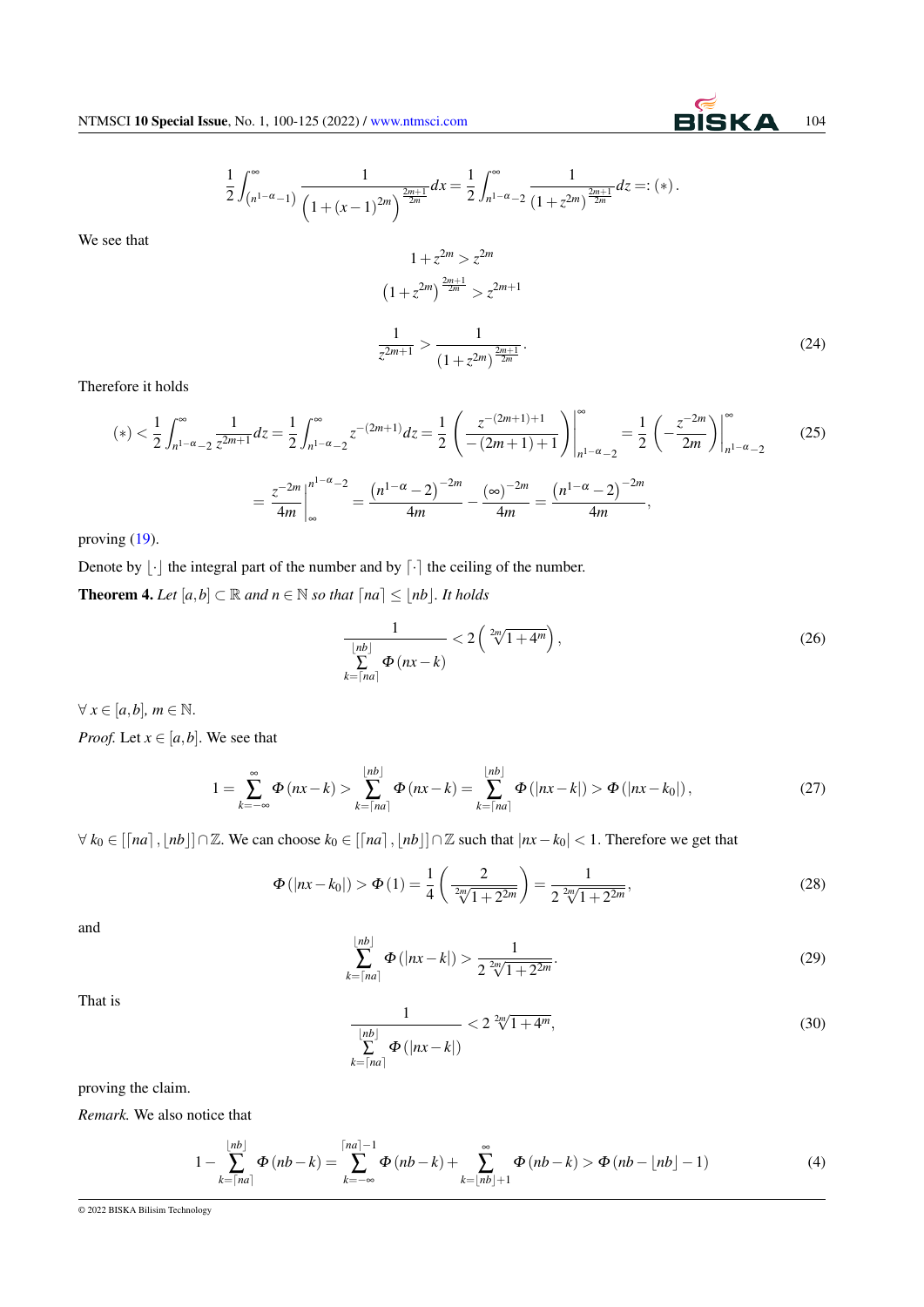

 $\text{(call } \varepsilon := nb - |nb|, 0 \leq \varepsilon < 1)$ 

$$
= \Phi(\varepsilon - 1) = \Phi(1 - \varepsilon) \ge \Phi(1) > 0.
$$

Therefore

$$
\lim_{n \to \infty} \left( 1 - \sum_{k=\lceil na \rceil}^{\lfloor nb \rfloor} \Phi(nb - k) \right) > 0. \tag{32}
$$

Similarly, it holds

$$
1 - \sum_{k=\lceil na \rceil}^{\lfloor nb \rfloor} \Phi\left( na - k \right) = \sum_{k=-\infty}^{\lceil na \rceil - 1} \Phi\left( na - k \right) + \sum_{k=\lfloor nb \rfloor + 1}^{\infty} \Phi\left( na - k \right) > \Phi\left( na - \lceil na \rceil + 1 \right) \tag{5}
$$

 $\text{(call } \eta := \lceil na \rceil - na, 0 \leq \eta < 1)$ 

$$
=\Phi\left( 1-\eta\right) \geq\Phi\left( 1\right) >0.
$$

Therefore again

$$
\lim_{n \to \infty} \left( 1 - \sum_{k=\lceil na \rceil}^{\lfloor nb \rfloor} \Phi\left( na - k \right) \right) > 0. \tag{34}
$$

Here we find that

$$
\lim_{n \to \infty} \sum_{k=\lceil na \rceil}^{\lfloor nb \rfloor} \Phi(nx-k) \neq 1, \text{ for at least some } x \in [a, b]. \tag{35}
$$

*Note 1*. Let  $[a,b] \subset \mathbb{R}$ . For large enough *n* we always obtain  $[na] \leq \lfloor nb \rfloor$ . Also  $a \leq \frac{k}{n} \leq b$ , iff  $[na] \leq k \leq \lfloor nb \rfloor$ . In general it holds (by  $\sum_{i=-\infty}^{\infty} \Phi(x - i) = 1, \forall x \in \mathbb{R}$ ) that

$$
\sum_{k=\lceil na \rceil}^{\lfloor nb \rfloor} \Phi(nx-k) \le 1. \tag{36}
$$

Let  $(X, \|\cdot\|)$  be a Banach space.

**Definition 1.** Let  $f \in C([a,b],X)$  and  $n \in \mathbb{N}$ : [na] ≤ |nb]. We introduce and define the X-valued linear neural network *operators*

$$
A_n(f,x) := \frac{\sum_{k=\lceil na \rceil}^{\lfloor nb \rfloor} f\left(\frac{k}{n}\right) \Phi\left(nx-k\right)}{\sum_{k=\lceil na \rceil}^{\lfloor nb \rfloor} \Phi\left(nx-k\right)}, \ x \in [a,b]. \tag{37}
$$

Clearly here  $A_n(f, x) \in C([a, b], X)$ . For convenience we use the same  $A_n$  for real valued functions when needed. We study here the pointwise and uniform convergence of  $A_n(f, x)$  to  $f(x)$  with rates. For convenience, also we call

$$
A_n^*(f, x) := \sum_{k=\lceil na \rceil}^{\lfloor nb \rfloor} f\left(\frac{k}{n}\right) \Phi(nx-k), \tag{38}
$$

(similarly,  $A_n^*$  can be defined for real valued functions) that is

$$
A_n(f,x) := \frac{A_n^*(f,x)}{\sum\limits_{k=\lceil na\rceil}^{[nb]}\Phi\left(nx-k\right)}.
$$
\n(39)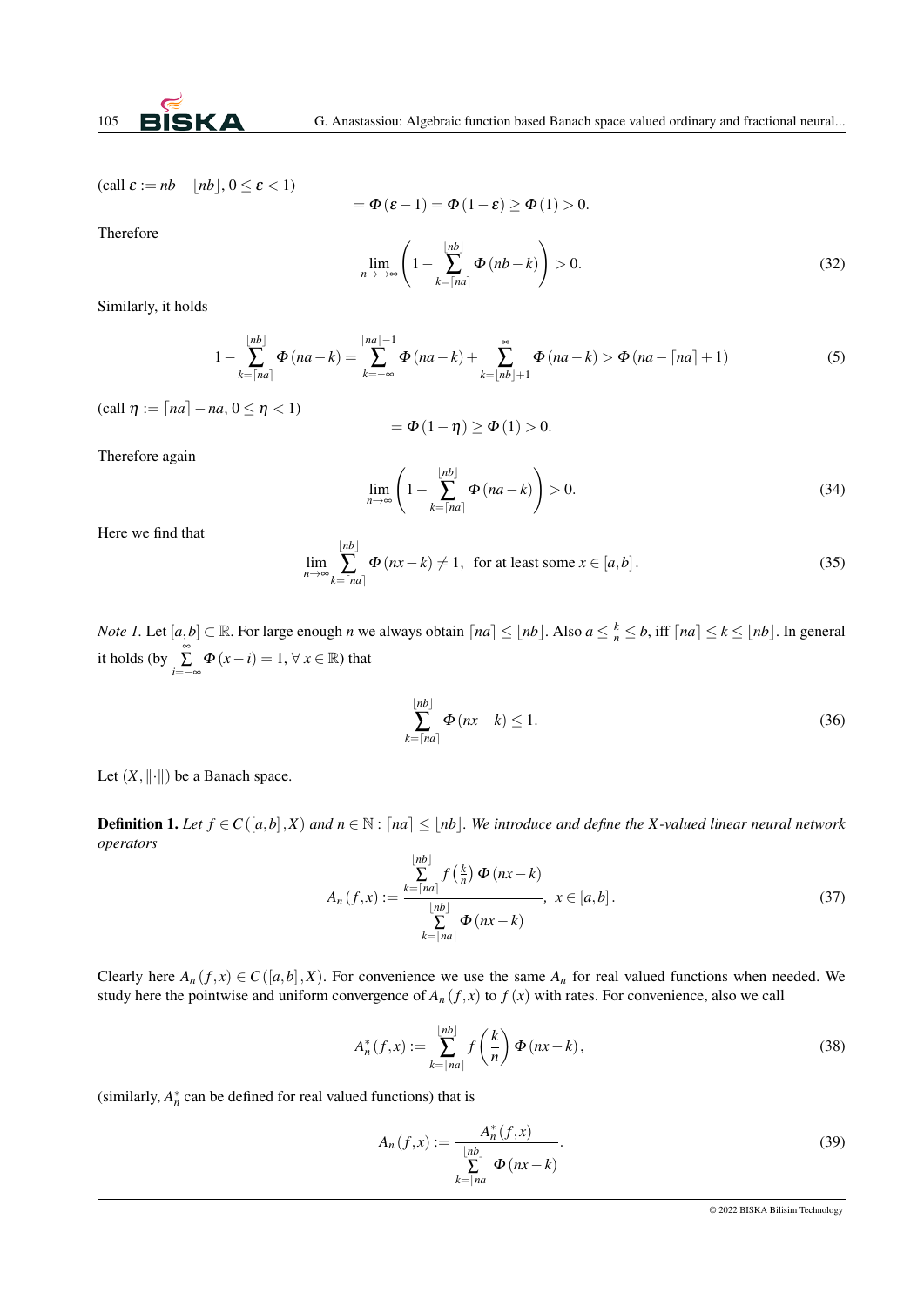So that

$$
A_n(f, x) - f(x) = \frac{A_n^*(f, x)}{\sum_{k = \lceil na \rceil}^{\lfloor nb \rfloor} \Phi(nx - k)} - f(x) = \frac{A_n^*(f, x) - f(x) \left(\sum_{k = \lceil na \rceil}^{\lfloor nb \rfloor} \Phi(nx - k)\right)}{\sum_{k = \lceil na \rceil}^{\lfloor nb \rfloor} \Phi(nx - k)}.
$$
(6)

 $\sqrt{2}$ 

Consequently, we derive that

$$
||A_n(f,x) - f(x)|| \le 2\left(\sqrt[2m]{1+4^m}\right) \left\| A_n^*(f,x) - f(x) \left( \sum_{k=\lceil na \rceil}^{\lfloor nb \rfloor} \Phi(nx-k) \right) \right\|
$$
  
= 2\left(\sqrt[2m]{1+4^m}\right) \left\| \sum\_{k=\lceil na \rceil}^{\lfloor nb \rfloor} \left( f\left(\frac{k}{n}\right) - f(x) \right) \Phi(nx-k) \right|. (41)

<span id="page-6-0"></span>We will estimate the right and hand side of [\(41\)](#page-6-0). For that we need, for  $f \in C([a,b],X)$  the first modulus of continuity

$$
\omega_1(f,\delta) := \sup_{\substack{x,y \in [a,b] \\ |x-y| \leq \delta}} ||f(x)-f(y)||, \ \delta > 0.
$$

Similarly, it is defined  $\omega_1$  for  $f \in C_{uB}(\mathbb{R}, X)$  (uniformly continuous and bounded functions from  $\mathbb R$  into *X*), for  $f \in C_{uB}(\mathbb{R}, X)$  $C_B(\mathbb{R}, X)$  (continuous and bounded *X*-valued), and for  $f \in C_u(\mathbb{R}, X)$  (uniformly continuous). The fact  $f \in C([a, b], X)$  or  $f \in C_u(\mathbb{R}, X)$ , is equivalent to  $\lim_{\delta \to 0} \omega_1(f, \delta) = 0$ , see [\[11\]](#page-25-12). We make

**Definition 2.** When  $f \in C_{uB}(\mathbb{R}, X)$ , or  $f \in C_B(\mathbb{R}, X)$ , we define

$$
\overline{A_n}(f,x) := \sum_{k=-\infty}^{\infty} f\left(\frac{k}{n}\right) \Phi(nx-k),\tag{42}
$$

 $n \in \mathbb{N}, x \in \mathbb{R},$  the X-valued quasi-interpolation neural network operator.

 $\ddot{\phantom{a}}$ 

*Remark.* We have that

$$
\left\| f\left(\frac{k}{n}\right) \right\| \le \|f\|_{\infty, \mathbb{R}} < +\infty,
$$
\n(43)

and

$$
\left\| f\left(\frac{k}{n}\right) \right\| \Phi\left(nx-k\right) \le \|f\|_{\infty, \mathbb{R}} \Phi\left(nx-k\right) \tag{44}
$$

and

$$
\sum_{k=-\lambda}^{\lambda} \left\| f\left(\frac{k}{n}\right) \right\| \Phi\left(nx-k\right) \le \|f\|_{\infty,\mathbb{R}} \left(\sum_{k=-\lambda}^{\lambda} \Phi\left(nx-k\right)\right),\tag{45}
$$

and finally

$$
\sum_{k=-\infty}^{\infty} \left\| f\left(\frac{k}{n}\right) \right\| \Phi\left(nx-k\right) \le \|f\|_{\infty, \mathbb{R}},\tag{46}
$$

a convergent in  $\mathbb R$  series. So, the series  $\sum_{k=-\infty}^{\infty}$  $|| f(\frac{k}{n}) || \Phi(nx-k)$  is absolutely convergent in *X*, hence it is convergent in *X* and  $\overline{A_n}(f, x) \in X$ . We denote by  $||f||_{\infty} := \sup$  $\sup_{x \in [a,b]}$   $|| f(x) ||$ , for *f* ∈ *C*([*a*,*b*],*X*), similarly it is defined for *f* ∈ *C<sub>B</sub>* (ℝ,*X*).

### 3 Main Results

<span id="page-6-1"></span>We present a set of *X*-valued neural network approximations to a function given with rates.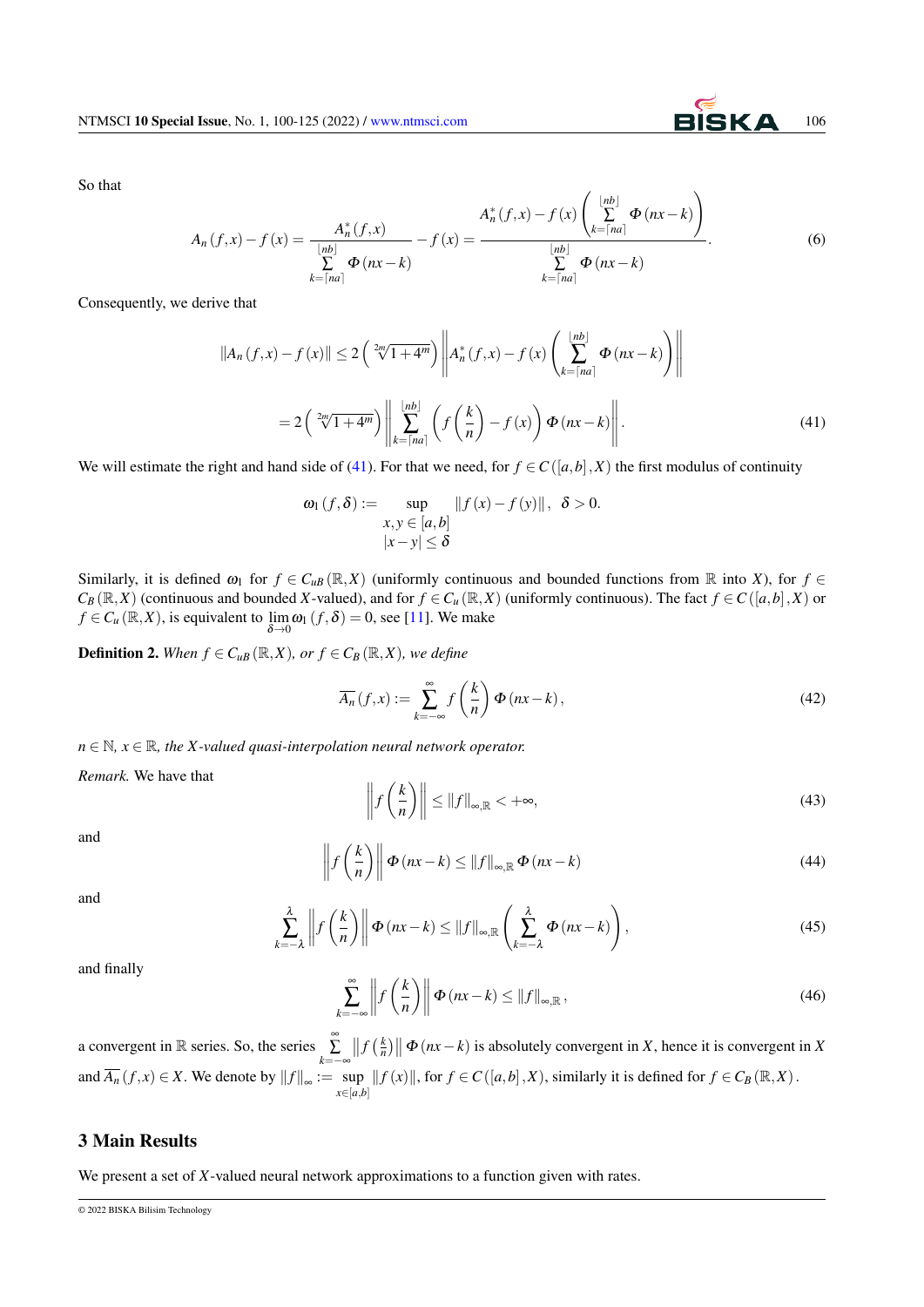**Theorem 5.** *Let f* ∈ *C*([*a*,*b*], *X*), 0 < *α* < 1, *n* ∈ N : *n*<sup>1−α</sup> > 2, *x* ∈ [*a*,*b*], *m* ∈ N. *Then* 

$$
\rm(i)
$$

$$
||A_n(f,x) - f(x)|| \leq \left(\sqrt[2m]{1+4^m}\right) \left[2\omega_1\left(f, \frac{1}{n^{\alpha}}\right) + \frac{||f||_{\infty}}{m(n^{1-\alpha}-2)^{2m}}\right] =: \lambda_1,
$$
\n(47)

*and* (ii)

$$
||A_n(f) - f||_{\infty} \le \lambda_1. \tag{48}
$$

*We get that*  $\lim_{n\to\infty} A_n(f) = f$ , pointwise and uniformly.

*Proof.* We see that

$$
\left\| \sum_{k= \lfloor na \rfloor}^{\lfloor nb \rfloor} \left( f \left( \frac{k}{n} \right) - f(x) \right) \Phi(nx-k) \right\| \leq \sum_{k= \lfloor na \rfloor}^{\lfloor nb \rfloor} \left\| f \left( \frac{k}{n} \right) - f(x) \right\| \Phi(nx-k)
$$
\n
$$
= \sum_{\begin{subarray}{l}k= \lceil na \rceil\\ \vdots \rceil & n \end{subarray}}^{\lfloor nb \rfloor} \left\| f \left( \frac{k}{n} \right) - f(x) \right\| \Phi(nx-k) + \sum_{\begin{subarray}{l}k= \lceil na \rceil\\ \vdots \rceil & n \end{subarray}}^{\lfloor nb \rfloor} \left\| f \left( \frac{k}{n} \right) - f(x) \right\| \Phi(nx-k) \qquad (49)
$$
\n
$$
\leq \sum_{\begin{subarray}{l}k= \lceil na \rceil\\ \vdots \rceil & n \end{subarray}}^{\lfloor nb \rfloor} \omega_1 \left( f, \left| \frac{k}{n} - x \right| \right) \Phi(nx-k) + 2 \left\| f \right\|_{\infty} \sum_{\begin{subarray}{l}k= -\infty\\ \vdots \rceil & n \end{subarray}}^{\infty} \Phi(nx-k)
$$
\n
$$
\leq \sum_{\begin{subarray}{l}k= \lceil na \rceil\\ \vdots \rceil & n \end{subarray}}^{\lfloor nb \rfloor} \omega_1 \left( f, \left| \frac{k}{n} - x \right| \right) \Phi(nx-k) + 2 \left\| f \right\|_{\infty} \sum_{\begin{subarray}{l}k= -\infty\\ \vdots \rceil & n \end{subarray}}^{\infty} \Phi(nx-k)
$$
\n
$$
\leq \omega_1 \left( f, \frac{1}{n^{\alpha}} \right) \sum_{\begin{subarray}{l}k= -\infty\\ \vdots \rceil & n \end{subarray}}^{\infty} \Phi(nx-k) + 2 \left\| f \right\|_{\infty} \sum_{\begin{subarray}{l}k= -\infty\\ \vdots \rceil & n \end{subarray}}^{\infty} \Phi(nx-k)
$$
\n
$$
\left\| \sum_{\begin{subarray}{l}k= -\infty\\ \vdots \rceil & n \end{subarray}}^{\lfloor nb \rfloor} \omega_1
$$

That is

$$
\left\| \sum_{k=\lceil na \rceil}^{\lfloor nb \rfloor} \left( f \left( \frac{k}{n} \right) - f \left( x \right) \right) \Phi \left( nx - k \right) \right\| \le \omega_1 \left( f, \frac{1}{n^{\alpha}} \right) + \frac{\| f \|_{\infty}}{2m \left( n^{1-\alpha} - 2 \right)^{2m}}.
$$
\n(50)

Using  $(41)$  we derive  $(47)$ . It follows:

**Theorem 6.** Let  $f \in C_B(\mathbb{R}, X)$ ,  $0 < \alpha < 1$ ,  $n \in \mathbb{N} : n^{1-\alpha} > 2$ ,  $x \in \mathbb{R}$ ,  $m \in \mathbb{N}$ . Then

(i)

$$
\left\| \overline{A_n}(f, x) - f(x) \right\| \le \omega_1 \left( f, \frac{1}{n^{\alpha}} \right) + \frac{\|f\|_{\infty}}{2m \left( n^{1-\alpha} - 2 \right)^{2m}} =: \lambda_2,
$$
\n(51)

*and* (ii)

$$
\left\| \overline{A_n}(f) - f \right\|_{\infty} \le \lambda_2. \tag{52}
$$

*For*  $f \in C_{uB}(\mathbb{R}, X)$  *we get*  $\lim_{n \to \infty} \overline{A_n}(f) = f$ , pointwise and uniformly.

*Proof.* We observe that

$$
\left\| \overline{A_n}(f, x) - f(x) \right\| = \left\| \sum_{k=-\infty}^{\infty} f\left(\frac{k}{n}\right) \Phi\left(nx - k\right) - f(x) \sum_{k=-\infty}^{\infty} \Phi\left(nx - k\right) \right\|
$$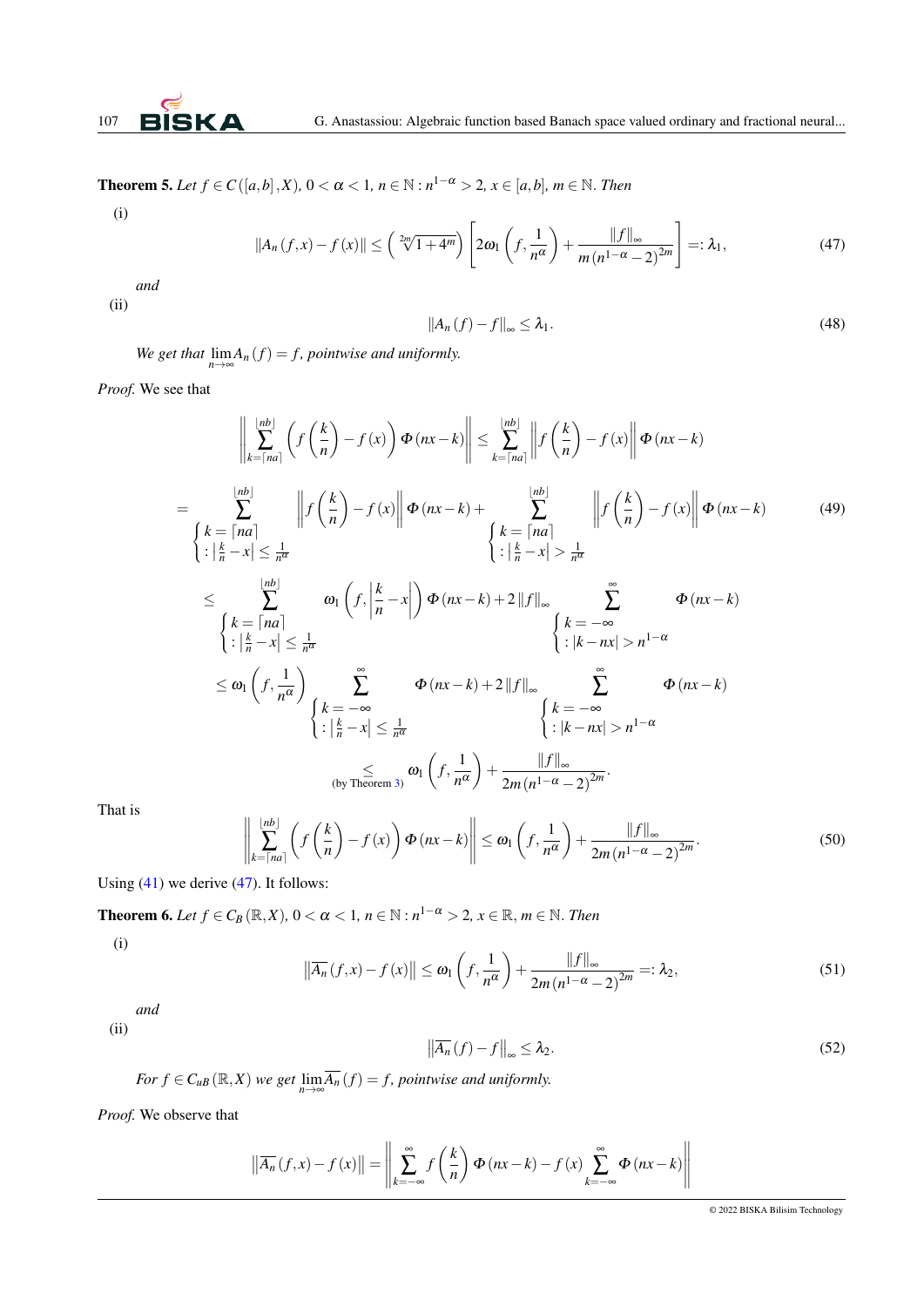$$
= \left\| \sum_{k=-\infty}^{\infty} \left( f\left( \frac{k}{n} \right) - f(x) \right) \Phi(nx - k) \right\| \le \sum_{k=-\infty}^{\infty} \left\| f\left( \frac{k}{n} \right) - f(x) \right\| \Phi(nx - k)
$$
(53)

$$
= \sum_{\begin{cases}k=-\infty\\k\neq -\infty\end{cases}}^{\infty} \left\|f\left(\frac{k}{n}\right)-f(x)\right\| \Phi(nx-k)+\sum_{\begin{cases}k=-\infty\\k\neq -\infty\end{cases}}^{\infty} \left\|f\left(\frac{k}{n}\right)-f(x)\right\| \Phi(nx-k)
$$
\n
$$
\begin{cases}k=-\infty\\k=-\infty\end{cases} \quad \omega_1\left(f,\left|\frac{k}{n}-x\right|\right) \Phi(nx-k)+2\|f\|_{\infty}\sum_{\begin{cases}k=-\infty\\k\neq -\infty\end{cases}}^{\infty} \Phi(nx-k)
$$
\n
$$
\begin{cases}k=-\infty\\k\neq -\infty\end{cases} \left\{\begin{cases}k=-\infty\\k\neq -\infty\end{cases}\right\} \quad \begin{cases}k=-\infty\\k\neq -\infty\end{cases} \quad \left\{\begin{cases}k=-\infty\\k\neq -\infty\end{cases}\right\} \quad \omega_1\left(f,\frac{1}{n^{\alpha}}\right) \sum_{\begin{cases}k=-\infty\\k\neq -\infty\end{cases}}^{\infty} \Phi(nx-k)+\frac{2\|f\|_{\infty}}{4m(n^{1-\alpha}-2)^{2m}} \leq \omega_1\left(f,\frac{1}{n^{\alpha}}\right) + \frac{\|f\|_{\infty}}{2m(n^{1-\alpha}-2)^{2m}},\tag{54}
$$

proving the claim.

We need the *X*-valued Taylor's formula in an appropiate form:

**Theorem 7.** ([\[10\]](#page-25-13), [\[12\]](#page-25-14)) Let  $N \in \mathbb{N}$ , and  $f \in C^N([a,b],X)$ , where  $[a,b] \subset \mathbb{R}$  and X is a Banach space. Let any  $x, y \in [a,b]$ . *Then*

$$
f(x) = \sum_{i=0}^{N} \frac{(x-y)^i}{i!} f^{(i)}(y) + \frac{1}{(N-1)!} \int_{y}^{x} (x-t)^{N-1} \left( f^{(N)}(t) - f^{(N)}(y) \right) dt.
$$
 (55)

The derivatives  $f^{(i)}$ ,  $i \in \mathbb{N}$ , are defined like the numerical ones, see [\[20\]](#page-25-15), p. 83. The integral  $\int_{y}^{x}$  in [\(55\)](#page-6-0) is of Bochner type, see [\[18\]](#page-25-16). By [\[12\]](#page-25-14), [\[16\]](#page-25-17) we have that: if  $f \in C([a,b],X)$ , then  $f \in L_{\infty}([a,b],X)$  and  $f \in L_1([a,b],X)$ . In the next we discuss high order neural network *X*-valued approximation by using the smoothness of *f* .

<span id="page-8-0"></span>**Theorem 8.** Let  $f$  ∈  $C^N$  ([a, b], X), n, N, m ∈ ℕ, 0 < α < 1,  $x$  ∈ [a, b] and  $n^{1-α} > 2$ . Then

(i)

$$
||A_n(f, x) - f(x)|| \leq \left(\sqrt[2m]{1+4^m}\right) \left\{ \sum_{j=1}^N \frac{||f^{(j)}(x)||}{j!} \left[\frac{2}{n^{\alpha j}} + \frac{(b-a)^j}{2m(n^{1-\alpha}-2)^{2m}}\right] + \left[\omega_1\left(f^{(N)}, \frac{1}{n^{\alpha}}\right) \frac{2}{n^{\alpha N} N!} + \frac{||f^{(N)}||_{\infty} (b-a)^N}{N! m (n^{1-\alpha}-2)^{2m}}\right] \right\},
$$
\n(56)

(ii) *Assume further*  $f^{(j)}(x_0) = 0$ ,  $j = 1, ..., N$ , *for some*  $x_0 \in [a, b]$ , *it holds* 

$$
||A_n(f, x_0) - f(x_0)|| \leq \left(\sqrt[2m]{1+4^m}\right).
$$
\n
$$
\left[\omega_1\left(f^{(N)}, \frac{1}{n^{\alpha}}\right) \frac{2}{n^{\alpha N} N!} + \frac{\left\|f^{(N)}\right\|_{\infty} (b-a)^N}{N! m (n^{1-\alpha}-2)^{2m}}\right],
$$
\n(57)

*and* (iii)

$$
||A_n(f) - f||_{\infty} \le \left(\sqrt[2m]{1+4^m}\right) \left\{ \sum_{j=1}^N \frac{\left\|f^{(j)}\right\|_{\infty}}{j!} \left[\frac{2}{n^{\alpha j}} + \frac{(b-a)^j}{2m(n^{1-\alpha}-2)^{2m}}\right] \right\}
$$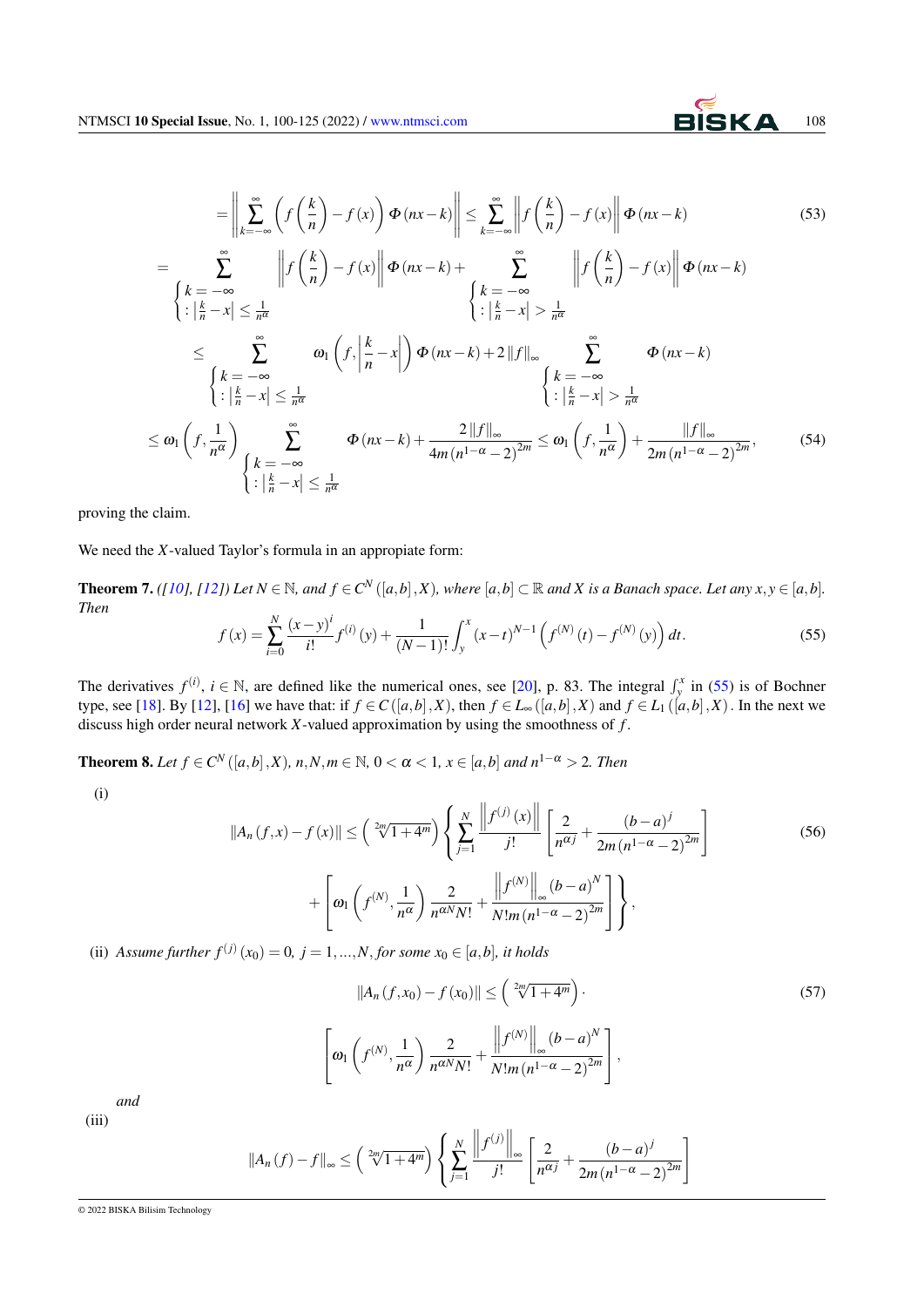$$
+ \left[ \omega_1 \left( f^{(N)}, \frac{1}{n^{\alpha}} \right) \frac{2}{n^{\alpha N} N!} + \frac{\left\| f^{(N)} \right\|_{\infty} (b-a)^N}{N! m (n^{1-\alpha} - 2)^{2m}} \right] \right\}.
$$
 (58)

*We derive that*  $\lim_{n\to\infty} A_n(f) = f$ , pointwise and uniformly.

*Proof.* Next we apply the *X*-valued Taylor's formula with Bochner integral remainder [\(55\)](#page-6-0). We have (here  $\frac{k}{n}$ ,  $x \in [a,b]$ )

$$
f\left(\frac{k}{n}\right) = \sum_{j=0}^{N} \frac{f^{(j)}(x)}{j!} \left(\frac{k}{n} - x\right)^j + \int_x^{\frac{k}{n}} \left(f^{(N)}(t) - f^{(N)}(x)\right) \frac{\left(\frac{k}{n} - t\right)^{N-1}}{(N-1)!} dt.
$$
 (59)

Then

$$
f\left(\frac{k}{n}\right)\Phi\left(nx-k\right) = \sum_{j=0}^{N} \frac{f^{(j)}(x)}{j!} \Phi\left(nx-k\right) \left(\frac{k}{n}-x\right)^{j} + \Phi\left(nx-k\right) \int_{x}^{\frac{k}{n}} \left(f^{(N)}(t) - f^{(N)}(x)\right) \frac{\left(\frac{k}{n}-t\right)^{N-1}}{(N-1)!} dt. \tag{60}
$$

Hence

$$
\sum_{k=\lceil na \rceil}^{\lfloor nb \rfloor} f\left(\frac{k}{n}\right) \Phi\left(nx-k\right) - f\left(x\right) \sum_{k=\lceil na \rceil}^{\lfloor nb \rfloor} \Phi\left(nx-k\right) = \sum_{j=1}^{N} \frac{f^{(j)}(x)}{j!} \sum_{k=\lceil na \rceil}^{\lfloor nb \rfloor} \Phi\left(nx-k\right) \left(\frac{k}{n}-x\right)^{j}
$$
(61)  
+ 
$$
\sum_{k=\lceil na \rceil}^{\lfloor nb \rfloor} \Phi\left(nx-k\right) \int_{x}^{\frac{k}{n}} \left(f^{(N)}(t) - f^{(N)}(x)\right) \frac{\left(\frac{k}{n}-t\right)^{N-1}}{(N-1)!} dt.
$$

Thus

$$
A_n^*(f, x) - f(x) \left( \sum_{k=\lceil na \rceil}^{\lfloor nb \rfloor} \Phi(nx-k) \right) = \sum_{j=1}^N \frac{f^{(j)}(x)}{j!} A_n^* \left( (-x)^j \right) + \Lambda_n(x), \tag{62}
$$

where

$$
\Lambda_n(x) := \sum_{k=\lceil na \rceil}^{\lfloor nb \rfloor} \Phi\left(nx-k\right) \int_x^{\frac{k}{n}} \left(f^{(N)}\left(t\right) - f^{(N)}\left(x\right)\right) \frac{\left(\frac{k}{n} - t\right)^{N-1}}{(N-1)!} dt. \tag{63}
$$

We assume that  $b - a > \frac{1}{n^{\alpha}}$ , which is always the case for large enough  $n \in \mathbb{N}$ , that is when  $n > \left[ (b - a)^{-\frac{1}{\alpha}} \right]$ . Thus  $\left| \frac{k}{n} - x \right| \leq \frac{1}{n^{\alpha}} \text{ or } \left| \frac{k}{n} - x \right| > \frac{1}{n^{\alpha}}$ . Let

$$
\gamma := \int_{x}^{\frac{k}{n}} \left( f^{(N)}(t) - f^{(N)}(x) \right) \frac{\left( \frac{k}{n} - t \right)^{N-1}}{(N-1)!} dt,
$$
\n(64)

in the case of  $\left|\frac{k}{n} - x\right| \le \frac{1}{n^{\alpha}}$ , we find that

$$
\|\gamma\| \le \omega_1 \left(f^{(N)}, \frac{1}{n^{\alpha}}\right) \frac{1}{n^{\alpha N} N!}
$$
\n(65)

for  $x \leq \frac{k}{n}$  or  $x \geq \frac{k}{n}$ . We prove it next.

(i) Indeed, for the case of  $x \leq \frac{k}{n}$ , we have

$$
\|\gamma\| = \left\| \int_{x}^{\frac{k}{n}} \left( f^{(N)}(t) - f^{(N)}(x) \right) \frac{\left( \frac{k}{n} - t \right)^{N-1}}{(N-1)!} dt \right\| \leq \int_{x}^{\frac{k}{n}} \left\| f^{(N)}(t) - f^{(N)}(x) \right\| \frac{\left( \frac{k}{n} - t \right)^{N-1}}{(N-1)!} dt
$$
  

$$
\leq \int_{x}^{\frac{k}{n}} \omega_1 \left( f^{(N)}, |t - x| \right) \frac{\left( \frac{k}{n} - t \right)^{N-1}}{(N-1)!} dt \leq \omega_1 \left( f^{(N)}, \frac{1}{n^{\alpha}} \right) \int_{x}^{\frac{k}{n}} \frac{\left( \frac{k}{n} - t \right)^{N-1}}{(N-1)!} dt
$$
(66)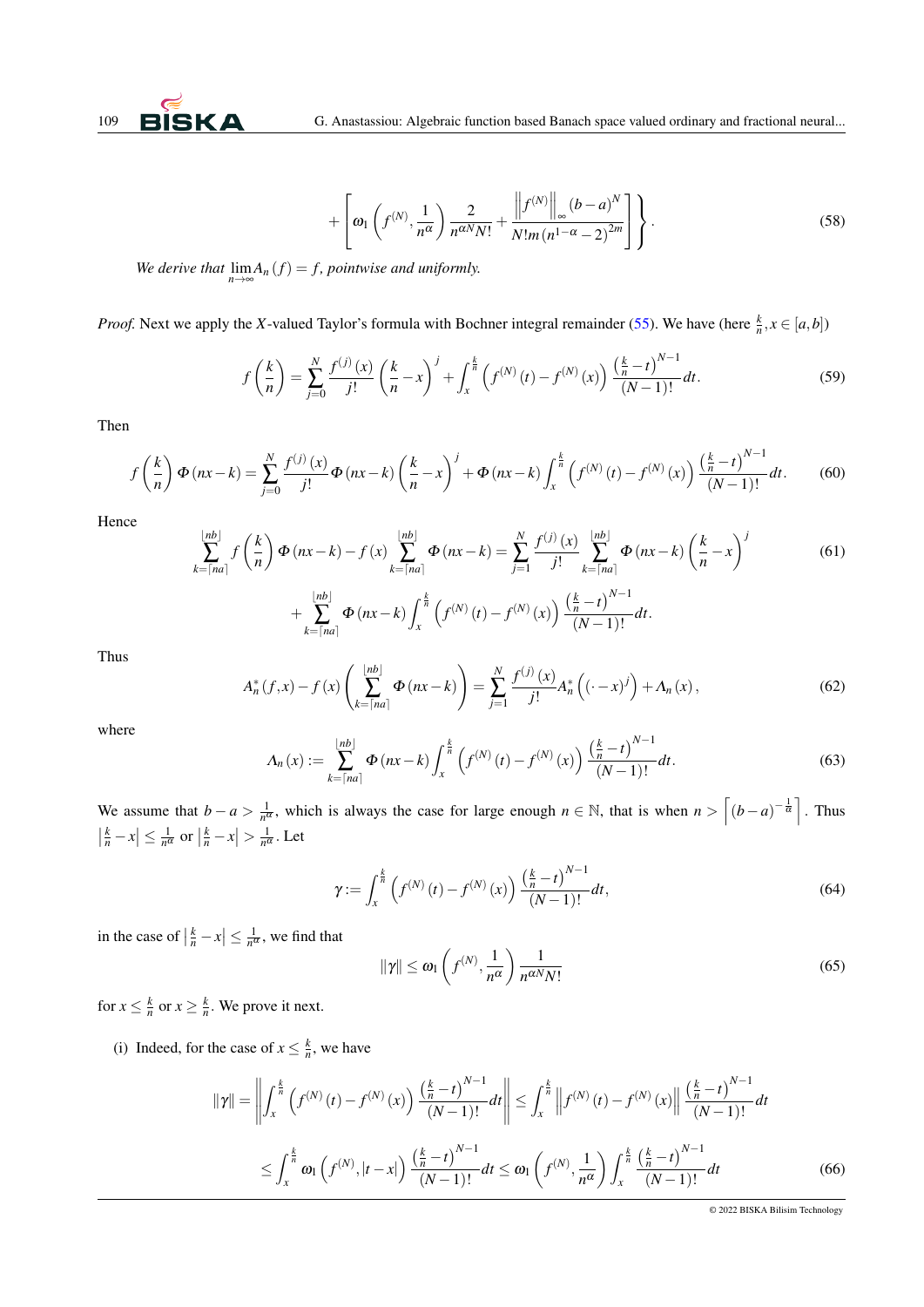### $= \omega_1 \left( f^{(N)}, \frac{1}{\omega} \right)$ *n* α  $\left(\frac{k}{n} - x\right)^N$  $\frac{(-x)^{N}}{N!} \leq \omega_1 \left(f^{(N)}, \frac{1}{n^{\alpha}}\right)$ *n* α  $\setminus$  1  $\frac{1}{n^{\alpha N}N!}$

(ii) for the case of  $x > \frac{k}{n}$ , we have

$$
\|\gamma\| = \left\| \int_{x}^{\frac{k}{n}} \left( f^{(N)}(t) - f^{(N)}(x) \right) \frac{\left( \frac{k}{n} - t \right)^{N-1}}{(N-1)!} dt \right\| = \left\| \int_{\frac{k}{n}}^{x} \left( f^{(N)}(t) - f^{(N)}(x) \right) \frac{\left( t - \frac{k}{n} \right)^{N-1}}{(N-1)!} dt \right\|
$$
  

$$
\leq \int_{\frac{k}{n}}^{x} \left\| f^{(N)}(t) - f^{(N)}(x) \right\| \frac{\left( t - \frac{k}{n} \right)^{N-1}}{(N-1)!} dt \leq \int_{\frac{k}{n}}^{x} \omega_1 \left( f^{(N)}, |t - x| \right) \frac{\left( t - \frac{k}{n} \right)^{N-1}}{(N-1)!} dt \qquad (67)
$$
  

$$
\leq \omega_1 \left( f^{(N)}, \frac{1}{n^{\alpha}} \right) \int_{\frac{k}{n}}^{x} \frac{\left( t - \frac{k}{n} \right)^{N-1}}{(N-1)!} dt = \omega_1 \left( f^{(N)}, \frac{1}{n^{\alpha}} \right) \frac{\left( x - \frac{k}{n} \right)^N}{N!} \leq \omega_1 \left( f^{(N)}, \frac{1}{n^{\alpha}} \right) \frac{1}{n^{\alpha N} N!} .
$$

We have proved [\(65\)](#page-6-0). We treat again  $\gamma$ , see [\(64\)](#page-6-0), but differently: Notice also for  $x \leq \frac{k}{n}$  that

$$
\left\| \int_{x}^{\frac{k}{n}} \left( f^{(N)}(t) - f^{(N)}(x) \right) \frac{\left( \frac{k}{n} - t \right)^{N-1}}{(N-1)!} dt \right\| \leq \int_{x}^{\frac{k}{n}} \left\| f^{(N)}(t) - f^{(N)}(x) \right\| \frac{\left( \frac{k}{n} - t \right)^{N-1}}{(N-1)!} dt
$$
\n
$$
\leq 2 \left\| f^{(N)} \right\|_{\infty} \int_{x}^{\frac{k}{n}} \frac{\left( \frac{k}{n} - t \right)^{N-1}}{(N-1)!} dt = 2 \left\| f^{(N)} \right\|_{\infty} \frac{\left( \frac{k}{n} - x \right)^{N}}{N!} \leq 2 \left\| f^{(N)} \right\|_{\infty} \frac{\left( b - a \right)^{N}}{N!} .
$$
\n(68)

Next assume  $\frac{k}{n} \leq x$ , then

$$
\left\| \int_{x}^{\frac{k}{n}} \left( f^{(N)}(t) - f^{(N)}(x) \right) \frac{\left( \frac{k}{n} - t \right)^{N-1}}{(N-1)!} dt \right\| = \left\| \int_{\frac{k}{n}}^{x} \left( f^{(N)}(t) - f^{(N)}(x) \right) \frac{\left( t - \frac{k}{n} \right)^{N-1}}{(N-1)!} dt \right\|
$$
  

$$
\leq \int_{\frac{k}{n}}^{x} \left\| f^{(N)}(t) - f^{(N)}(x) \right\| \frac{\left( t - \frac{k}{n} \right)^{N-1}}{(N-1)!} dt \leq 2 \left\| f^{(N)} \right\|_{\infty} \int_{\frac{k}{n}}^{x} \frac{\left( t - \frac{k}{n} \right)^{N-1}}{(N-1)!} dt = 2 \left\| f^{(N)} \right\|_{\infty} \frac{\left( x - \frac{k}{n} \right)^{N}}{N!}
$$
  

$$
\leq 2 \left\| f^{(N)} \right\|_{\infty} \frac{\left( b - a \right)^{N}}{N!}.
$$
 (69)

Thus

$$
\|\gamma\| \le 2 \left\| f^{(N)} \right\|_{\infty} \frac{\left(b-a\right)^N}{N!}.
$$
\n<sup>(70)</sup>

in the two cases. Therefore

$$
\Lambda_n(x) = \sum_{\begin{cases}k = \lceil na \rceil\\ \lfloor \frac{k}{n} - x \rfloor \leq \frac{1}{n^{\alpha}} \end{cases}}^{\lfloor nb \rfloor} \Phi(nx - k)\gamma + \sum_{\begin{cases}k = \lceil na \rceil\\ \lceil \frac{k}{n} - x \rceil \leq \frac{1}{n^{\alpha}} \end{cases}}^{\lfloor nb \rfloor} \Phi(nx - k)\gamma. \tag{71}
$$

Hence

$$
\|\Lambda_n(x)\| \le \sum_{\begin{cases}k = \lceil na \rceil \\ \lceil \frac{k}{n} - x \rceil \le \frac{1}{n^{\alpha}}\end{cases}}^{\lfloor nb \rfloor} \Phi(nx-k) \left( \omega_1 \left( f^{(N)}, \frac{1}{n^{\alpha}} \right) \frac{1}{N!n^{\alpha N}} \right) + \left( \sum_{\begin{cases}k = \lceil na \rceil \\ \lceil \frac{k}{n} - x \rceil > \frac{1}{n^{\alpha}}\end{cases}}^{\lfloor nb \rfloor} \Phi(nx-k) \right) 2 \left\| f^{(N)} \right\|_{\infty} \frac{(b-a)^N}{N!} \tag{72}
$$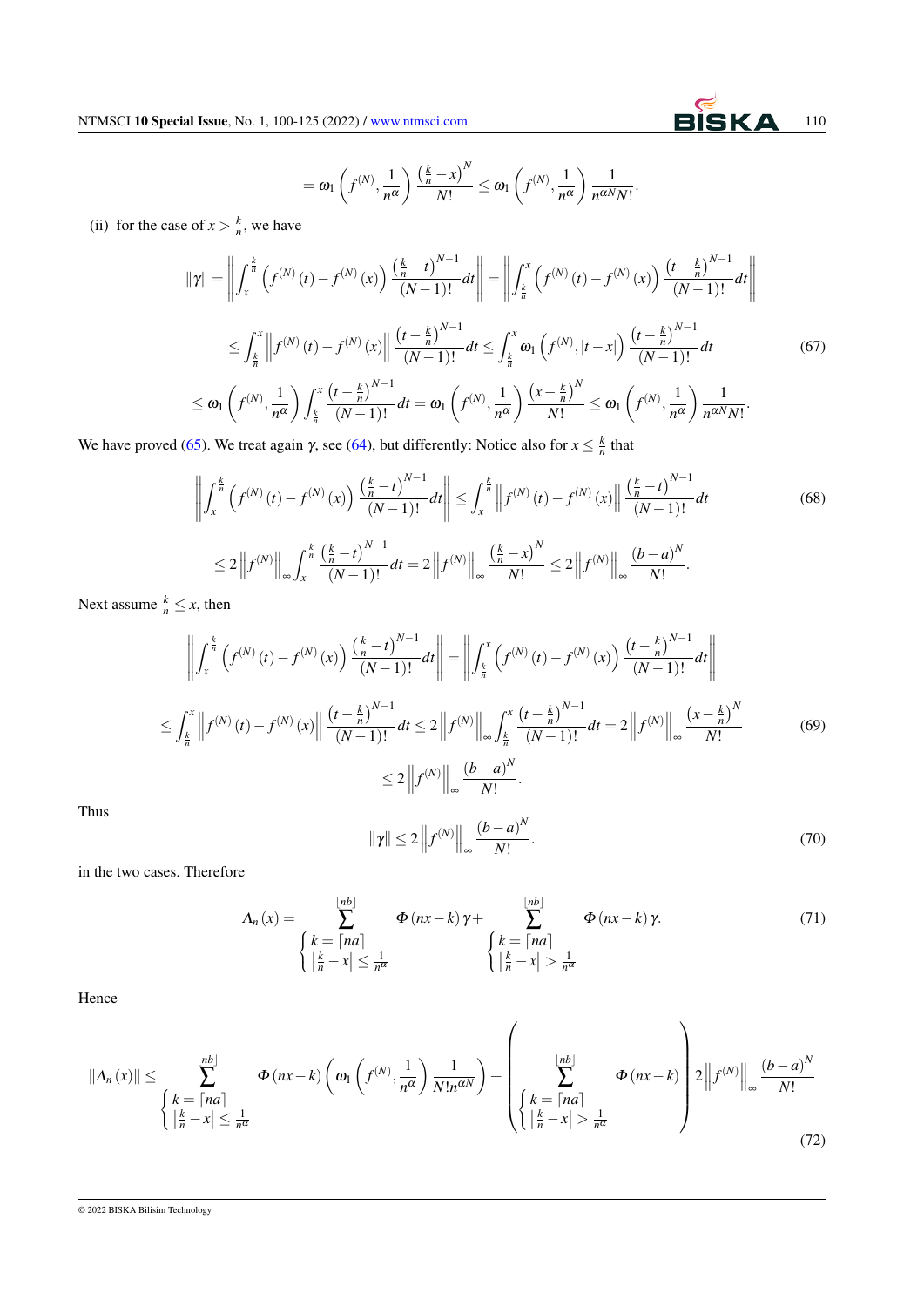111 BISK A G. Anastassiou: Algebraic function based Banach space valued ordinary and fractional neural...

 $\mathbf{H}^{\mathrm{c}}$ 

 $\overline{11}$ 

$$
\stackrel{(19)}{\leq} \omega_1\left(f^{(N)},\frac{1}{n^{\alpha}}\right)\frac{1}{N!n^{\alpha N}}+\frac{1}{4m(n^{1-\alpha}-2)^{2m}}2\left\|f^{(N)}\right\|_{\infty}\frac{\left(b-a\right)^N}{N!}=\omega_1\left(f^{(N)},\frac{1}{n^{\alpha}}\right)\frac{1}{N!n^{\alpha N}}+\frac{\left\|f^{(N)}\right\|_{\infty}\left(b-a\right)^N}{N!2m(n^{1-\alpha}-2)^{2m}}.
$$

That is

$$
\|\Lambda_n(x)\| \le \frac{\omega_1\left(f^{(N)}, \frac{1}{n^{\alpha}}\right)}{N!n^{\alpha N}} + \frac{\left\|f^{(N)}\right\|_{\infty}(b-a)^N}{N!2m\left(n^{1-\alpha}-2\right)^{2m}},\tag{73}
$$

 $\forall x \in [a, b]$ . We further see that

$$
A_n^* \left( (\cdot - x)^j \right) = \sum_{k=\lceil na \rceil}^{\lfloor nb \rfloor} \Phi \left( nx - k \right) \left( \frac{k}{n} - x \right)^j, \tag{74}
$$

where  $A_n^*$  is defined similarly for real valued functions. Therefore

$$
\left| A_n^* \left( (\cdot - x)^j \right) \right| \leq \sum_{k=\lceil na \rceil}^{\lfloor nb \rfloor} \Phi(nx-k) \left| \frac{k}{n} - x \right|^j = \sum_{\begin{cases} k=\lceil na \rceil\\ \lceil na \rceil \end{cases}}^{\lfloor nb \rfloor} \Phi(nx-k) \left| \frac{k}{n} - x \right|^j + \sum_{\begin{cases} k=\lceil na \rceil\\ \lceil na \rceil \end{cases}}^{\lfloor nb \rfloor} \Phi(nx-k) \left| \frac{k}{n} - x \right|^j
$$
  

$$
\leq \frac{1}{n^{\alpha j}} + (b-a)^j \frac{1}{4m(n^{1-\alpha}-2)^{2m}}.
$$
 (75)

That is

$$
\left| A_n^* \left( (-x)^j \right) \right| \le \frac{1}{n^{\alpha j}} + (b - a)^j \frac{1}{4m \left( n^{1 - \alpha} - 2 \right)^{2m}},\tag{76}
$$

for  $j = 1, ..., N$ . Putting things together we have proved

$$
\left\| A_n^*(f, x) - f(x) \left( \sum_{k=\lceil na \rceil}^{\lfloor nb \rfloor} \Phi(nx-k) \right) \right\| \le \sum_{j=1}^N \frac{\left\| f^{(j)}(x) \right\|}{j!}
$$
\n
$$
\left[ \frac{1}{n^{\alpha j}} + \frac{(b-a)^j}{4m(n^{1-\alpha}-2)^{2m}} \right] + \left[ \omega_1 \left( f^{(N)}, \frac{1}{n^{\alpha}} \right) \frac{1}{n^{\alpha N} N!} + \frac{\left\| f^{(N)} \right\|_{\infty} (b-a)^N}{N! 2m (n^{1-\alpha}-2)^{2m}} \right],
$$
\n(77)

that is establishing the theorem. All integrals from now on are of Bochner type [\[18\]](#page-25-16).

**Definition 3.** *([\[12\]](#page-25-14))* Let  $[a,b] \subset \mathbb{R}$ , X be a Banach space,  $\alpha > 0$ ;  $m = [\alpha] \in \mathbb{N}$ , ( $[\cdot]$  is the ceiling of the number),  $f:[a,b]\to X$ . We assume that  $f^{(m)}\in L_1([a,b],X)$ . We call the Caputo-Bochner left fractional derivative of order  $\alpha$ :

$$
(D_{*a}^{\alpha} f)(x) := \frac{1}{\Gamma(m-\alpha)} \int_{a}^{x} (x-t)^{m-\alpha-1} f^{(m)}(t) dt, \ \forall \ x \in [a,b].
$$
 (78)

*If*  $\alpha \in \mathbb{N}$ , we set  $D_{*a}^{\alpha} f := f^{(m)}$  the ordinary X-valued derivative (defined similar to numerical one, see [\[20\]](#page-25-15), p. 83), and  $also$  set  $D_{*a}^0 f := f$ .

By [\[12\]](#page-25-14),  $(D_{*a}^{\alpha} f)(x)$  exists almost everywhere in  $x \in [a,b]$  and  $D_{*a}^{\alpha} f \in L_1([a,b],X)$ . If  $||f^{(m)}||_{L_{\infty}([a,b],X)} < \infty$ , then by [12],  $D_{*a}^{\alpha} f \in C([a,b],X)$ , hence  $||D_{*a}^{\alpha} f|| \in C([a,b])$ .

**Lemma 1.** ([\[11\]](#page-25-12)) Let  $\alpha > 0$ ,  $\alpha \notin \mathbb{N}$ ,  $m = [\alpha]$ ,  $f \in C^{m-1}([a,b],X)$  and  $f^{(m)} \in L_{\infty}([a,b],X)$ . Then  $D_{*a}^{\alpha} f(a) = 0$ .

**Definition 4.** *([\[10\]](#page-25-13)) Let*  $[a,b] \subset \mathbb{R}$ *, X be a Banach space,*  $\alpha > 0$ *, m* :=  $[\alpha]$ *. We assume that*  $f^{(m)} \in L_1([a,b],X)$ *, where*  $f : [a,b] \rightarrow X$ . We call the Caputo-Bochner right fractional derivative of order  $\alpha$ :

$$
\left(D_{b-}^{\alpha}f\right)(x) := \frac{(-1)^{m}}{\Gamma(m-\alpha)} \int_{x}^{b} (z-x)^{m-\alpha-1} f^{(m)}(z) dz, \ \forall \ x \in [a,b]. \tag{79}
$$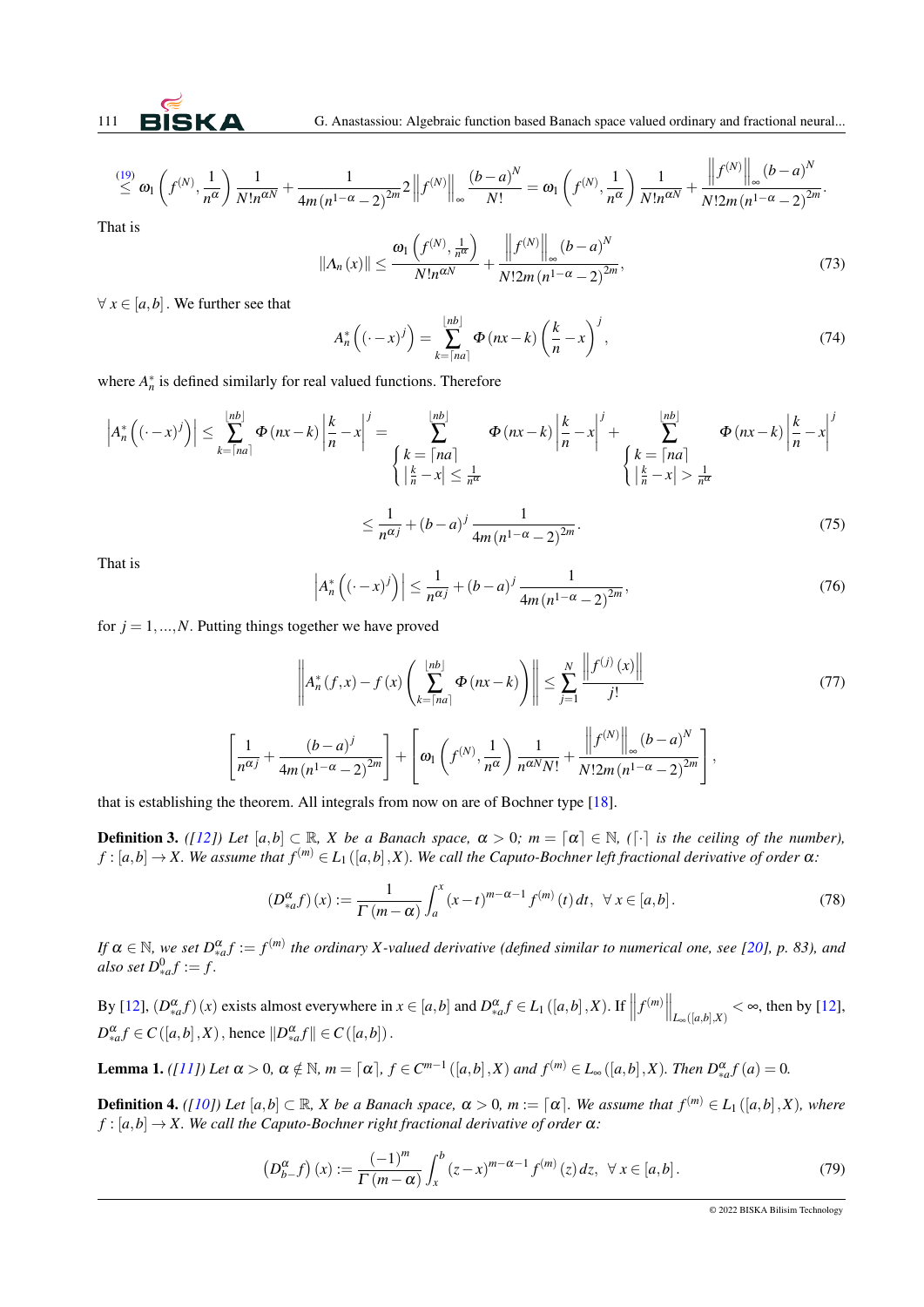*We observe that*  $(D_{b-}^{m} f)(x) = (-1)^{m} f^{(m)}(x)$ , *for*  $m \in \mathbb{N}$ , *and*  $(D_{b-}^{0} f)(x) = f(x)$ .

By [\[10\]](#page-25-13),  $(D_{b-}^{\alpha}f)(x)$  exists almost everywhere on  $[a,b]$  and  $(D_{b-}^{\alpha}f) \in L_1([a,b],X)$ . If  $||f^{(m)}||_{L_{\infty}([a,b],X)} < \infty$ , and  $\alpha \notin \mathbb{N}$ , by [\[10\]](#page-25-13),  $D_{b-}^{\alpha} f \in C([a,b],X)$ , hence  $||D_{b-}^{\alpha} f|| \in C([a,b])$ .

**Lemma 2.** ([\[11\]](#page-25-12)) Let  $f \in C^{m-1}([a,b],X)$ ,  $f^{(m)} \in L_{\infty}([a,b],X)$ ,  $m = [\alpha]$ ,  $\alpha > 0$ ,  $\alpha \notin \mathbb{N}$ . Then  $D_{b-}^{\alpha}f(b) = 0$ . We mention *the left fractional Taylor formula.*

<span id="page-12-0"></span>**Theorem 9.** *([\[12\]](#page-25-14)) Let*  $m \in \mathbb{N}$  and  $f \in C^m([a,b],X)$ , where  $[a,b] \subset \mathbb{R}$  and X is a Banach space, and let  $\alpha > 0$ :  $m = [\alpha]$ . *Then*

$$
f(x) = \sum_{i=0}^{m-1} \frac{(x-a)^i}{i!} f^{(i)}(a) + \frac{1}{\Gamma(\alpha)} \int_a^x (x-z)^{\alpha-1} (D_{*a}^{\alpha} f)(z) dz,
$$
 (80)

∀ *x* ∈ [*a*,*b*]. *We also mention the right fractional Taylor formula.*

<span id="page-12-1"></span>**Theorem 10.** *([\[10\]](#page-25-13)) Let*  $[a,b] \subset \mathbb{R}$ *, X be a Banach space,*  $\alpha > 0$ *,*  $m = [\alpha]$ *,*  $f \in C^m([a,b],X)$ *. Then* 

$$
f(x) = \sum_{i=0}^{m-1} \frac{(x-b)^i}{i!} f^{(i)}(b) + \frac{1}{\Gamma(\alpha)} \int_x^b (z-x)^{\alpha-1} (D_{b-}^{\alpha} f)(z) dz,
$$
 (81)

 $\forall x \in [a,b]$ .

Convention 1 *We assume that*

$$
D_{\ast x_0}^{\alpha} f(x) = 0, \text{ for } x < x_0,\tag{82}
$$

*and*

$$
D_{x_0}^{\alpha} f(x) = 0, \text{ for } x > x_0,
$$
\n(83)

*for all*  $x, x_0 \in [a, b]$ .

**Proposition 1.** ([\[11\]](#page-25-12)) Let  $f \in C^n([a,b],X)$ ,  $n = \lceil v \rceil$ ,  $v > 0$ . Then  $D_{*a}^{\vee} f(x)$  is continuous in  $x \in [a,b]$ .

**Proposition 2.** ([\[11\]](#page-25-12)) Let  $f \in C^m([a,b],X)$ ,  $m = [\alpha]$ ,  $\alpha > 0$ . Then  $D_{b-}^{\gamma}f(x)$  is continuous in  $x \in [a,b]$ .

**Proposition 3.** *(*[\[11\]](#page-25-12)) Let  $f \in C^{m-1}([a,b],X)$ ,  $f^{(m)} \in L_{\infty}([a,b],X)$ ,  $m = \lceil \alpha \rceil$ ,  $\alpha > 0$  and

$$
D_{*x_0}^{\alpha} f(x) = \frac{1}{\Gamma(m-\alpha)} \int_{x_0}^{x} (x-t)^{m-\alpha-1} f^{(m)}(t) dt,
$$
\n(84)

*for all*  $x, x_0 \in [a, b]$  :  $x \ge x_0$ . *Then*  $D_{\alpha}^{\alpha} f(x)$  *is continuous in*  $x_0$ .

**Proposition 4.** *([\[11\]](#page-25-12))* Let  $f \in C^{m-1}([a,b],X)$ ,  $f^{(m)} \in L_{\infty}([a,b],X)$ ,  $m = [\alpha], \alpha > 0$  and

$$
D_{x_0}^{\alpha} - f(x) = \frac{(-1)^m}{\Gamma(m - \alpha)} \int_x^{x_0} (\zeta - x)^{m - \alpha - 1} f^{(m)}(\zeta) d\zeta,
$$
 (85)

*for all*  $x, x_0 \in [a, b]$  :  $x_0 \ge x$ . *Then*  $D_{x_0}^{\alpha}$  *f* (*x*) *is continuous in*  $x_0$ .

**Corollary 1.** ([\[11\]](#page-25-12)) Let  $f \in C^m([a,b],X)$ ,  $m = [\alpha]$ ,  $\alpha > 0$ ,  $x, x_0 \in [a,b]$ . Then  $D_{\alpha x_0}^a f(x)$ ,  $D_{x_0}^a f(x)$  are jointly continuous functions in  $(x, x_0)$  from  $[a, b]^2$  into X, X is a Banach space.

**Theorem 11.** *([\[11\]](#page-25-12))* Let  $f$  :  $[a,b]^2 \to X$  be jointly continuous, X is a Banach space. Consider

$$
G(x) = \omega_1(f(\cdot, x), \delta, [x, b]),
$$
\n(86)

 $\delta > 0, x \in [a, b]$ . Then G is continuous on  $[a, b]$ .

<sup>© 2022</sup> BISKA Bilisim Technology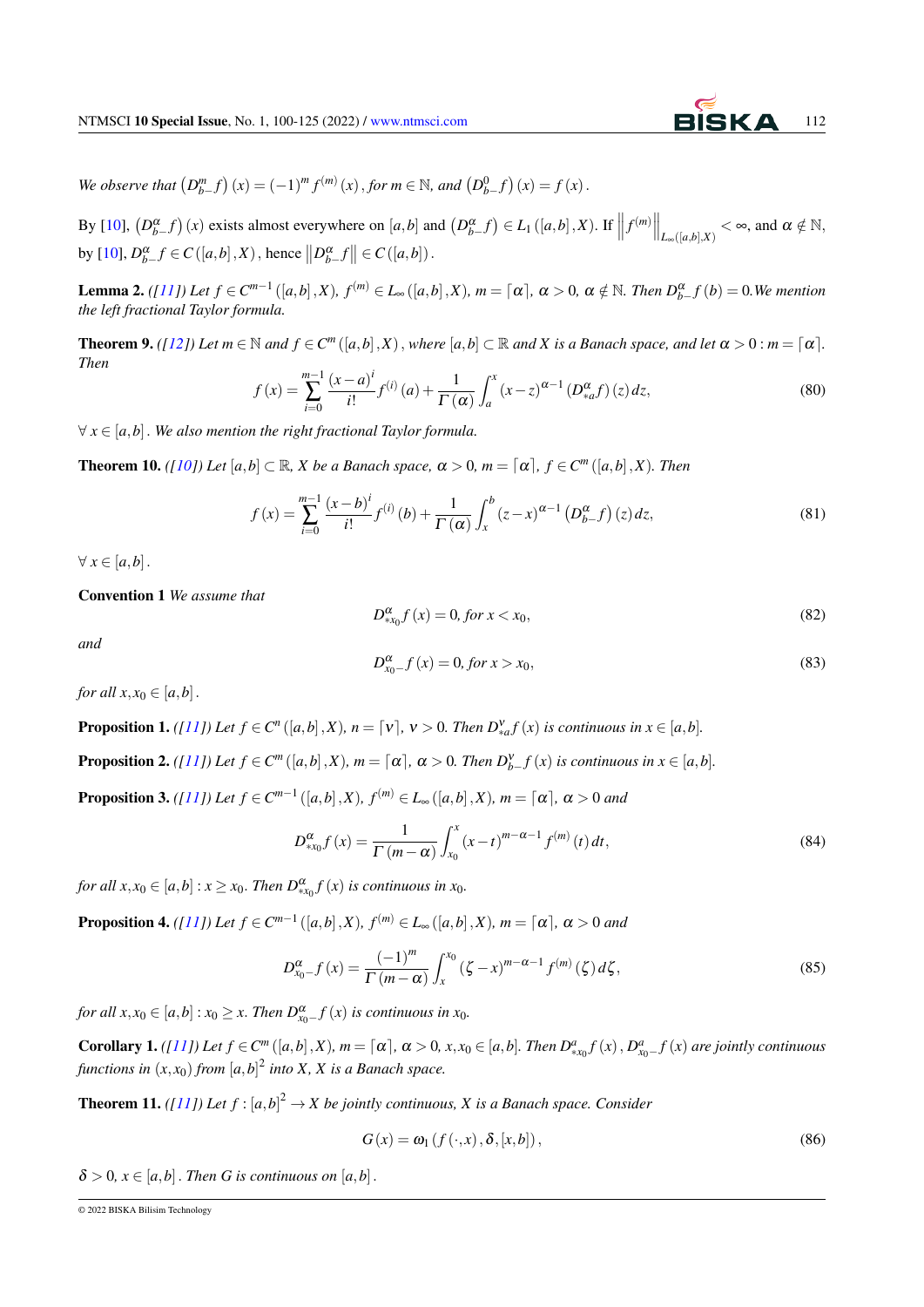**Theorem 12.** *([\[11\]](#page-25-12)) Let*  $f$  :  $[a,b]^2 \rightarrow X$  *be jointly continuous, X is a Banach space. Then* 

$$
H(x) = \omega_1(f(\cdot, x), \delta, [a, x]), \qquad (87)
$$

 $x \in [a,b]$ *, is continuous in*  $x \in [a,b]$ *,*  $\delta > 0$ *.* 

*Remark.* ([\[11\]](#page-25-12)) Let  $f \in C^{n-1}([a,b]), f^{(n)} \in L_{\infty}([a,b]), n = [v], v > 0, v \notin \mathbb{N}$ . Then

$$
||D_{*a}^{V} f(x)|| \le \frac{||f^{(n)}||_{L_{\infty}([a,b],X)}}{\Gamma(n-v+1)} (x-a)^{n-v}, \ \forall \ x \in [a,b].
$$
 (88)

Thus we observe  $(\delta > 0)$ 

$$
\omega_1(D_{*a}^V f, \delta) = \sup_{\substack{x, y \in [a, b] \\ |x - y| \le \delta}} \|D_{*a}^V f(x) - D_{*a}^V f(y)\|
$$
\n(89)

$$
\leq \sup_{\substack{x,y\in [a,b] \\ |x-y|\leq \delta}} \left( \frac{\left\| f^{(n)} \right\|_{L_{\infty}([a,b],X)}}{\Gamma(n-\nu+1)} (x-a)^{n-\nu} + \frac{\left\| f^{(n)} \right\|_{L_{\infty}([a,b],X)}}{\Gamma(n-\nu+1)} (y-a)^{n-\nu} \right)
$$
  

$$
\leq \frac{2 \left\| f^{(n)} \right\|_{L_{\infty}([a,b],X)}}{\Gamma(n-\nu+1)} (b-a)^{n-\nu}.
$$

Consequently

$$
\omega_1(D_{*a}^{\nu}f,\delta) \le \frac{2\left\|f^{(n)}\right\|_{L_{\infty}([a,b],X)}}{\Gamma(n-\nu+1)}\left(b-a\right)^{n-\nu}.
$$
\n(90)

Similarly, let  $f \in C^{m-1}([a,b]),$   $f^{(m)} \in L_{\infty}([a,b]),$   $m = \lceil \alpha \rceil, \alpha > 0, \alpha \notin \mathbb{N}$ , then

$$
\omega_1\left(D_{b-}^{\alpha}f,\delta\right) \le \frac{2\left\|f^{(m)}\right\|_{L_{\infty}\left([a,b],X\right)}}{\Gamma\left(m-\alpha+1\right)}\left(b-a\right)^{m-\alpha}.
$$
\n(91)

So for  $f \in C^{m-1}([a,b]),$   $f^{(m)} \in L_\infty([a,b]),$   $m = [\alpha], \alpha > 0, \alpha \notin \mathbb{N}$ , we find

$$
\sup_{x_0 \in [a,b]} \omega_1\left(D^{\alpha}_{*x_0}f,\delta\right)_{[x_0,b]} \leq \frac{2\left\|f^{(m)}\right\|_{L_{\infty}([a,b],X)}}{\Gamma\left(m-\alpha+1\right)}\left(b-a\right)^{m-\alpha},\tag{92}
$$

and

$$
\sup_{x_0 \in [a,b]} \omega_1\left(D_{x_0}^{\alpha} - f, \delta\right)_{[a,x_0]} \le \frac{2\left\|f^{(m)}\right\|_{L_\infty([a,b],X)}}{\Gamma\left(m - \alpha + 1\right)}\left(b - a\right)^{m - \alpha}.
$$
\n(93)

By [\[12\]](#page-25-14) we get that  $D_{*x_0}^{\alpha} f \in C([x_0,b],X)$ , and by [\[10\]](#page-25-13) we obtain that  $D_{x_0}^{\alpha} f \in C([a,x_0],X)$ . We present the following *X*-valued fractional approximation result by neural networks.

<span id="page-13-0"></span>**Theorem 13.** Let  $\alpha > 0$ ,  $N = \lceil \alpha \rceil$ ,  $\alpha \notin \mathbb{N}$ ,  $f \in C^N([a,b],X)$ ,  $0 < \beta < 1$ ,  $m \in \mathbb{N}$ ,  $x \in [a,b]$ ,  $n \in \mathbb{N} : n^{1-\beta} > 2$ . Then

(i)

$$
\left\| A_n(f, x) - \sum_{j=1}^{N-1} \frac{f^{(j)}(x)}{j!} A_n \left( (-x)^j \right) (x) - f(x) \right\|
$$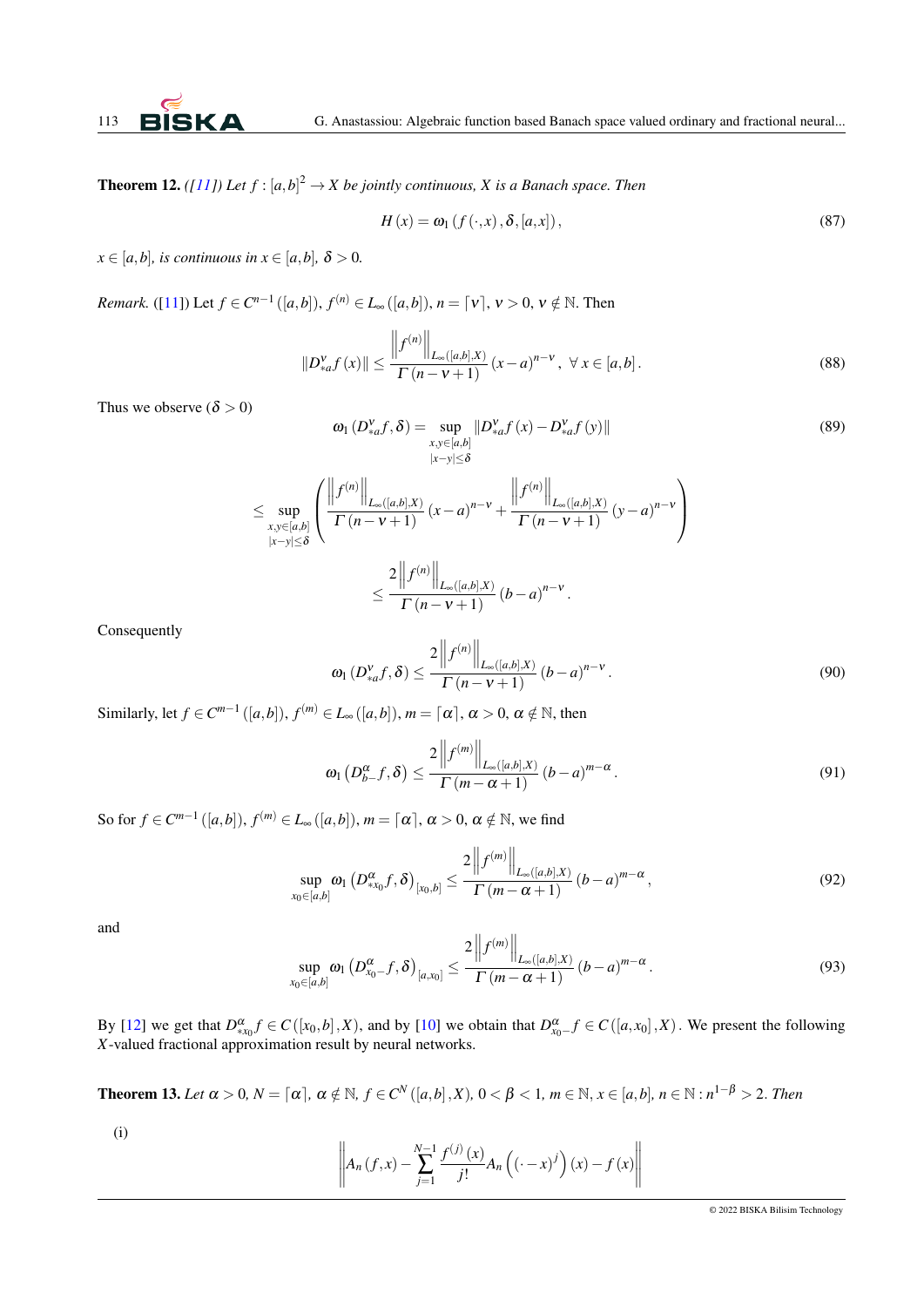### $\leq \frac{2\left(\sqrt[2m]{1+4^m}\right)}{\Gamma(m+1)}$  $\Gamma(\alpha+1)$  $\sqrt{ }$  $\int$  $\overline{\mathcal{L}}$  $\left(\omega_1\left(D_{x-}^{\alpha}f,\frac{1}{n!}\right)\right)$  $\frac{1}{n^{\beta}}$  $\omega_{\text{I}}\left(D_{\text{**}}^{\alpha}f,\frac{1}{n^{\beta}}\right]$  $\frac{1}{n^{\beta}}$ [*x*,*b*]  $\setminus$ *n* αβ  $+\frac{1}{\sqrt{1-\frac{1}{2}}}\n$  $4m(n^{1-\beta}-2)^{2m}$  $\left( \left\| D^\alpha_{x-} f \right\|_{\infty,[a,x]} (x-a)^\alpha + \left\| D^\alpha_{*x} f \right\|_{\infty,[x,b]} (b-x)^\alpha \right) \right\}$  $(94)$

(ii) *if*  $f^{(j)}(x) = 0$ *, for*  $j = 1, ..., N - 1$ *, we have* 

$$
||A_n(f,x)-f(x)|| \leq \frac{2\left(\sqrt[2m]{1+4^m}\right)}{\Gamma(\alpha+1)} \left\{ \frac{\left(\omega_1\left(D_{x-}^{\alpha}f,\frac{1}{n^{\beta}}\right)_{[a,x]} + \omega_1\left(D_{xx}^{\alpha}f,\frac{1}{n^{\beta}}\right)_{[x,b]}\right)}{n^{\alpha\beta}} + \frac{1}{4m\left(n^{1-\beta}-2\right)^{2m}} \left(\left\|D_{x-}^{\alpha}f\right\|_{\infty,[a,x]}(x-a)^{\alpha} + \left\|D_{xx}^{\alpha}f\right\|_{\infty,[x,b]}(b-x)^{\alpha}\right)\right\},
$$
\n(95)

(iii)

$$
||A_{n}(f,x)-f(x)|| \leq 2\left(\sqrt[2m]{1+4^{m}}\right).
$$
\n
$$
\left\{\sum_{j=1}^{N-1}\frac{||f^{(j)}(x)||}{j!}\left\{\frac{1}{n^{\beta j}}+\frac{(b-a)^{j}}{4m(n^{1-\beta}-2)^{2m}}\right\}\right.
$$
\n
$$
+\frac{1}{\Gamma(\alpha+1)}\left\{\frac{\left(\omega_{1}\left(D_{x-}^{\alpha}f,\frac{1}{n^{\beta}}\right)_{[a,x]}+\omega_{1}\left(D_{\ast x}^{\alpha}f,\frac{1}{n^{\beta}}\right)_{[x,b]}\right)}{n^{\alpha\beta}}\right.
$$
\n
$$
+\frac{1}{4m(n^{1-\beta}-2)^{2m}}\left(\left\|D_{x-}^{\alpha}f\right\|_{\infty,[a,x]}(x-a)^{\alpha}+\left\|D_{\ast x}^{\alpha}f\right\|_{\infty,[x,b]}(b-x)^{\alpha}\right)\right\},\tag{96}
$$

∀ *x* ∈ [*a*,*b*], *and*  $(iv)$ 

$$
||A_{n}f - f||_{\infty} \leq 2\left(\sqrt[2m]{1+4^{m}}\right).
$$
\n
$$
\left\{\sum_{j=1}^{N-1} \frac{||f^{(j)}||_{\infty}}{j!} \left\{\frac{1}{n^{\beta j}} + \frac{(b-a)^{j}}{4m(n^{1-\beta}-2)^{2m}}\right\}\right.
$$
\n
$$
+\frac{1}{\Gamma(\alpha+1)}\left\{\frac{\left(\sup_{x\in[a,b]} \omega_{1}\left(D_{x-f}^{\alpha}, \frac{1}{n^{\beta}}\right)_{[a,x]} + \sup_{x\in[a,b]} \omega_{1}\left(D_{x,f}^{\alpha}, \frac{1}{n^{\beta}}\right)_{[x,b]}\right)}{n^{\alpha\beta}}\right.
$$
\n
$$
+\frac{(b-a)^{\alpha}}{4m(n^{1-\beta}-2)^{2m}}\left(\sup_{x\in[a,b]} ||D_{x-f}^{\alpha}||_{\infty,[a,x]} + \sup_{x\in[a,b]} ||D_{x,f}^{\alpha}||_{\infty,[x,b]}\right)\right\}.
$$
\n(97)

*Above, when*  $N = 1$  the sum  $\sum_{j=1}^{N-1}$   $\cdot = 0$ . As we see here we obtain X-valued fractionally type pointwise and uniform *convergence with rates of*  $A_n \to I$  *the unit operator, as n*  $\to \infty$ *.*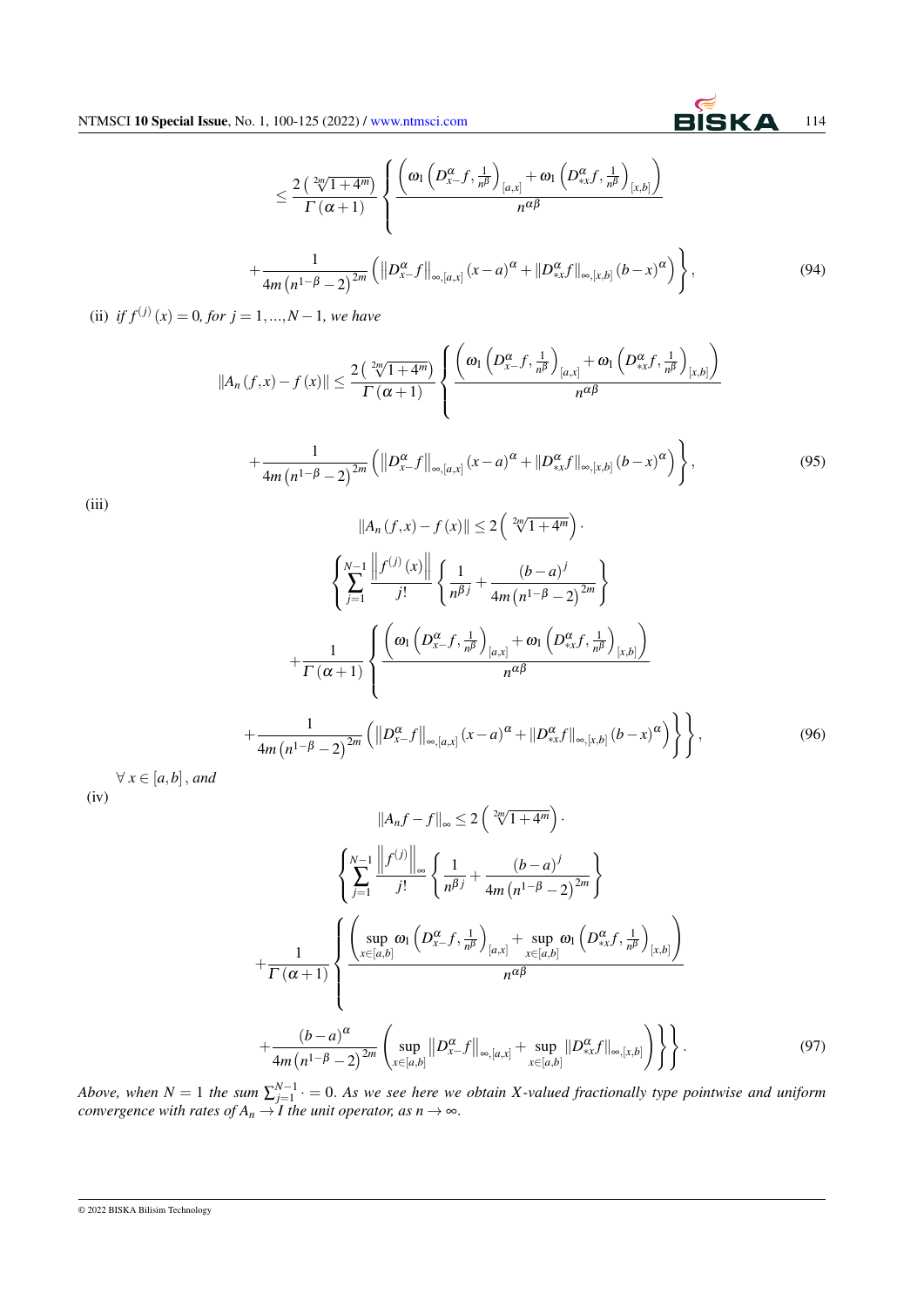*Proof.* Let  $x \in [a,b]$ . We have that  $D_{x}^{\alpha} f(x) = D_{x}^{\alpha} f(x) = 0$ . From Theorem [9,](#page-12-0) we get by the left Caputo fractional Taylor formula that

$$
f\left(\frac{k}{n}\right) = \sum_{j=0}^{N-1} \frac{f^{(j)}(x)}{j!} \left(\frac{k}{n} - x\right)^j + \frac{1}{\Gamma(\alpha)} \int_x^{\frac{k}{n}} \left(\frac{k}{n} - J\right)^{\alpha-1} \left(D_{*x}^{\alpha} f(J) - D_{*x}^{\alpha} f(x)\right) dJ,\tag{98}
$$

for all  $x \leq \frac{k}{n} \leq b$ . Also from Theorem [10,](#page-12-1) using the right Caputo fractional Taylor formula we get

$$
f\left(\frac{k}{n}\right) = \sum_{j=0}^{N-1} \frac{f^{(j)}(x)}{j!} \left(\frac{k}{n} - x\right)^j + \frac{1}{\Gamma(\alpha)} \int_{\frac{k}{n}}^x \left(J - \frac{k}{n}\right)^{\alpha - 1} \left(D_{x}^{\alpha} f(J) - D_{x}^{\alpha} f(x)\right) dJ,
$$
(99)

for all  $a \leq \frac{k}{n} \leq x$ . Hence we have

$$
f\left(\frac{k}{n}\right)\Phi\left(nx-k\right) = \sum_{j=0}^{N-1} \frac{f^{(j)}(x)}{j!} \Phi\left(nx-k\right) \left(\frac{k}{n}-x\right)^j
$$
  
+
$$
\frac{\Phi\left(nx-k\right)}{\Gamma\left(\alpha\right)} \int_x^{\frac{k}{n}} \left(\frac{k}{n}-J\right)^{\alpha-1} \left(D_{*x}^{\alpha}f\left(J\right) - D_{*x}^{\alpha}f\left(x\right)\right) dJ,
$$
 (100)

for all  $x \leq \frac{k}{n} \leq b$ , iff  $\lceil nx \rceil \leq k \leq \lfloor nb \rfloor$ , and

$$
f\left(\frac{k}{n}\right)\Phi\left(nx-k\right) = \sum_{j=0}^{N-1} \frac{f^{(j)}(x)}{j!} \Phi\left(nx-k\right) \left(\frac{k}{n}-x\right)^j
$$
  
+
$$
\frac{\Phi\left(nx-k\right)}{\Gamma\left(\alpha\right)} \int_{\frac{k}{n}}^{x} \left(J-\frac{k}{n}\right)^{\alpha-1} \left(D_{x-J}^{\alpha}(J) - D_{x-J}^{\alpha}(x)\right) dJ,
$$
 (101)

for all  $a \leq \frac{k}{n} \leq x$ , iff  $\lceil na \rceil \leq k \leq \lfloor nx \rfloor$ . Therefore it holds

$$
\sum_{k=\lfloor nx \rfloor + 1}^{\lfloor nb \rfloor} f\left(\frac{k}{n}\right) \Phi\left(nx - k\right) = \sum_{j=0}^{N-1} \frac{f^{(j)}(x)}{j!} \sum_{k=\lfloor nx \rfloor + 1}^{\lfloor nb \rfloor} \Phi\left(nx - k\right) \left(\frac{k}{n} - x\right)^j \tag{102}
$$

$$
+\frac{1}{\Gamma\left(\alpha\right)}\sum_{k=\lfloor nx\rfloor+1}^{\lfloor nb\rfloor}\Phi\left(nx-k\right)\int_x^{\frac{k}{n}}\left(\frac{k}{n}-J\right)^{\alpha-1}\left(D_{*x}^\alpha f\left(J\right)-D_{*x}^\alpha f\left(x\right)\right)dJ,
$$

and

$$
\sum_{k=\lceil na \rceil}^{\lfloor nx \rfloor} f\left(\frac{k}{n}\right) \Phi\left(nx-k\right) = \sum_{j=0}^{N-1} \frac{f^{(j)}(x)}{j!} \sum_{k=\lceil na \rceil}^{\lfloor nx \rfloor} \Phi\left(nx-k\right) \left(\frac{k}{n}-x\right)^j
$$
\n
$$
+ \frac{1}{\Gamma\left(\alpha\right)} \sum_{k=\lceil na \rceil}^{\lfloor nx \rfloor} \Phi\left(nx-k\right) \int_{\frac{k}{n}}^x \left(J - \frac{k}{n}\right)^{\alpha-1} \left(D_{x-J}^{\alpha}(J) - D_{x-J}^{\alpha}(x)\right) dJ.
$$
\n(103)

Adding the last two equalities [\(102\)](#page-6-0) and [\(103\)](#page-6-0) obtain

$$
A_n^*(f,x) = \sum_{k=\lceil na \rceil}^{\lfloor nb \rfloor} f\left(\frac{k}{n}\right) \Phi(nx-k) = \sum_{j=0}^{N-1} \frac{f^{(j)}(x)}{j!} \sum_{k=\lceil na \rceil}^{\lfloor nb \rfloor} \Phi(nx-k) \left(\frac{k}{n} - x\right)^j
$$
  
+ 
$$
\frac{1}{\Gamma(\alpha)} \left\{ \sum_{k=\lceil na \rceil}^{\lfloor nx \rfloor} \Phi(nx-k) \int_{\frac{k}{n}}^x \left(J - \frac{k}{n}\right)^{\alpha-1} \left(D_{x}^\alpha f(J) - D_{x}^\alpha f(x)\right) dJ\right\}
$$
(104)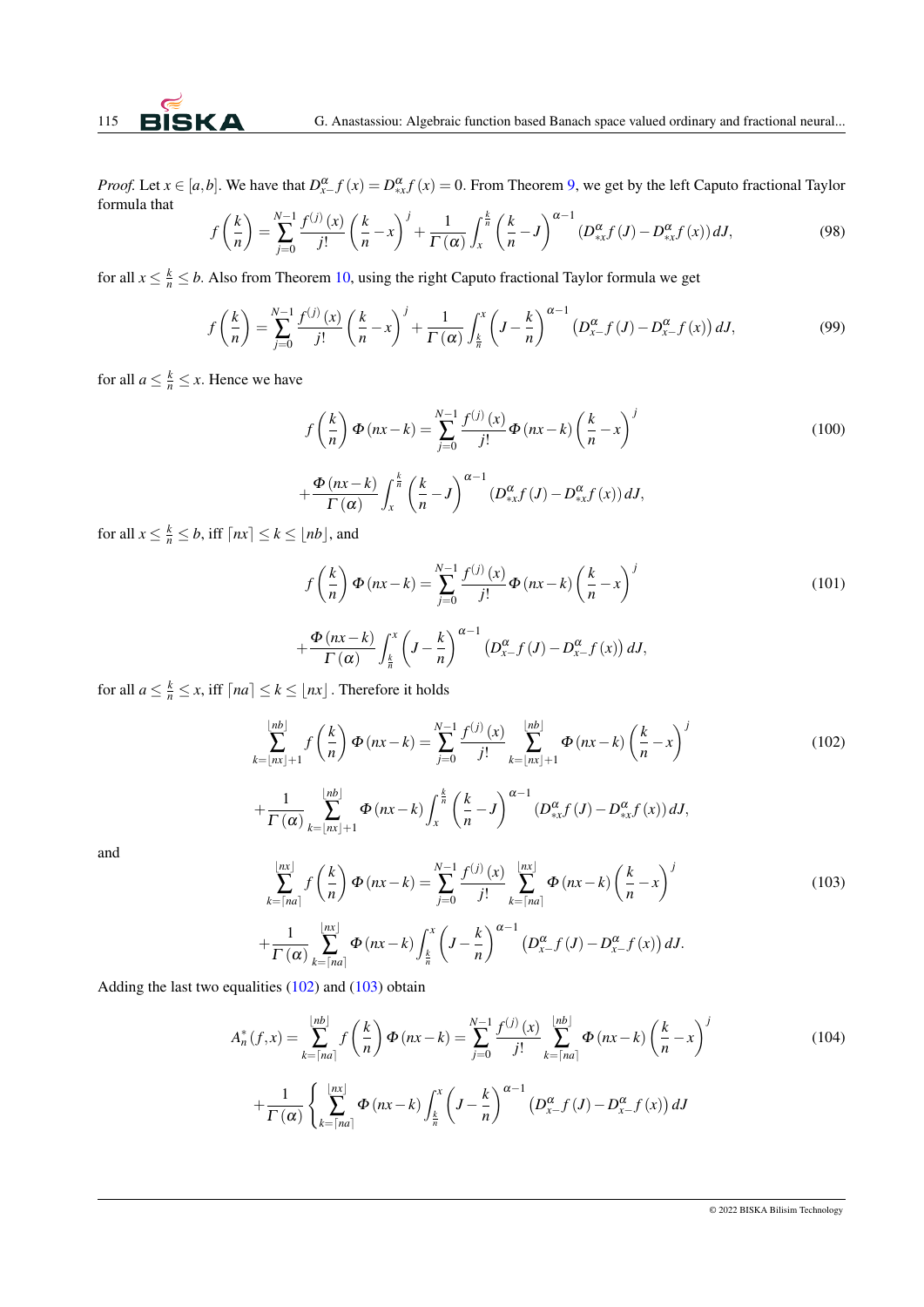### $^{+}$  $|nb|$  $\sum_{k=|nx|+1}$  $\Phi(nx-k)\int_0^{\frac{k}{n}}$ *x k*  $\left\{\frac{k}{n} - J\right\}^{\alpha - 1} \left(D_{\ast x}^{\alpha} f\left(J\right) - D_{\ast x}^{\alpha} f\left(x\right)\right) dJ\right\}.$

So we have derived

$$
A_n^*(f, x) - f(x) \left( \sum_{k=\lceil na \rceil}^{\lfloor nb \rfloor} \Phi(nx-k) \right) = \sum_{j=1}^{N-1} \frac{f^{(j)}(x)}{j!} A_n^* \left( (-x)^j \right) + u_n(x), \tag{105}
$$

where

$$
u_n(x) := \frac{1}{\Gamma(\alpha)} \left\{ \sum_{k=\lceil na \rceil}^{\lfloor nx \rfloor} \Phi\left(nx-k\right) \int_{\frac{k}{n}}^x \left(J - \frac{k}{n}\right)^{\alpha-1} \left(D_{x-}^{\alpha} f\left(J\right) - D_{x-}^{\alpha} f\left(x\right)\right) dJ + \sum_{k=\lfloor nx \rfloor+1}^{\lfloor nb \rfloor} \Phi\left(nx-k\right) \int_{x}^{\frac{k}{n}} \left(\frac{k}{n} - J\right)^{\alpha-1} \left(D_{*x}^{\alpha} f\left(J\right) - D_{*x}^{\alpha} f\left(x\right)\right) dJ \right\}.
$$
 (106)

We set

$$
u_{1n}(x) := \frac{1}{\Gamma(\alpha)} \sum_{k=\lceil na \rceil}^{\lfloor nx \rfloor} \Phi(nx-k) \int_{\frac{k}{n}}^{x} \left( J - \frac{k}{n} \right)^{\alpha-1} \left( D_{x}^{\alpha} f(J) - D_{x}^{\alpha} f(x) \right) dJ,
$$
 (107)

and

$$
u_{2n} := \frac{1}{\Gamma(\alpha)} \sum_{k=\lceil nx \rceil+1}^{\lfloor nb \rfloor} \Phi(nx-k) \int_x^{\frac{k}{n}} \left(\frac{k}{n} - J\right)^{\alpha-1} \left(D_{*x}^{\alpha} f(J) - D_{*x}^{\alpha} f(x)\right) dJ,\tag{108}
$$

i.e.

$$
u_n(x) = u_{1n}(x) + u_{2n}(x).
$$
 (109)

We assume *b* − *a* >  $\frac{1}{n}$  $\frac{1}{n^{\beta}}$ ,  $0 < \beta < 1$ , which is always the case for large enough  $n \in \mathbb{N}$ , that is when  $n > \left[ (b-a)^{-\frac{1}{\beta}} \right]$ . It is always true that either  $\left|\frac{k}{n} - x\right| \le \frac{1}{n^{\beta}}$  $\frac{1}{n^{\beta}}$  or  $\left|\frac{k}{n} - x\right| > \frac{1}{n^{\beta}}$  $\frac{1}{n^{\beta}}$ . For  $k = \lceil na \rceil, ..., \lfloor nx \rfloor$ , we consider

$$
\gamma_{1k} := \left\| \int_{\frac{k}{n}}^{x} \left( J - \frac{k}{n} \right)^{\alpha - 1} \left( D_{x}^{\alpha} - f(J) - D_{x}^{\alpha} - f(x) \right) dJ \right\| \tag{110}
$$

$$
= \left\| \int_{\frac{k}{n}}^{x} \left( J - \frac{k}{n} \right)^{\alpha - 1} D_{x}^{\alpha} f(J) dJ \right\| \leq \int_{\frac{k}{n}}^{x} \left( J - \frac{k}{n} \right)^{\alpha - 1} \left\| D_{x}^{\alpha} f(J) \right\| dJ
$$
  

$$
\leq \left\| D_{x}^{\alpha} f(J) \right\|_{\infty, [a, x]} \frac{\left( x - \frac{k}{n} \right)^{\alpha}}{\alpha} \leq \left\| D_{x}^{\alpha} f \right\|_{\infty, [a, x]} \frac{\left( x - a \right)^{\alpha}}{\alpha} . \tag{111}
$$

That is

$$
\gamma_k \leq \left\| D_{x-}^{\alpha} f \right\|_{\infty, [a,x]} \frac{(x-a)^{\alpha}}{\alpha},\tag{112}
$$

for  $k = \lceil na \rceil, ..., \lfloor nx \rfloor$ . Also we have in case of  $\left| \frac{k}{n} - x \right| \leq \frac{1}{n^k}$  $\frac{1}{n^{\beta}}$  that

$$
\gamma_{1k} \leq \int_{\frac{k}{n}}^{x} \left(J - \frac{k}{n}\right)^{\alpha - 1} \left\|D_{x}^{\alpha} f(J) - D_{x}^{\alpha} f(x)\right\| dJ
$$
  

$$
\leq \int_{\frac{k}{n}}^{x} \left(J - \frac{k}{n}\right)^{\alpha - 1} \omega_{1} \left(D_{x}^{\alpha} f, |J - x|\right)_{\left[a, x\right]} dJ
$$
  

$$
\leq \omega_{1} \left(D_{x}^{\alpha} f, \left|x - \frac{k}{n}\right|\right)_{\left[a, x\right]} \int_{\frac{k}{n}}^{x} \left(J - \frac{k}{n}\right)^{\alpha - 1} dJ
$$
 (113)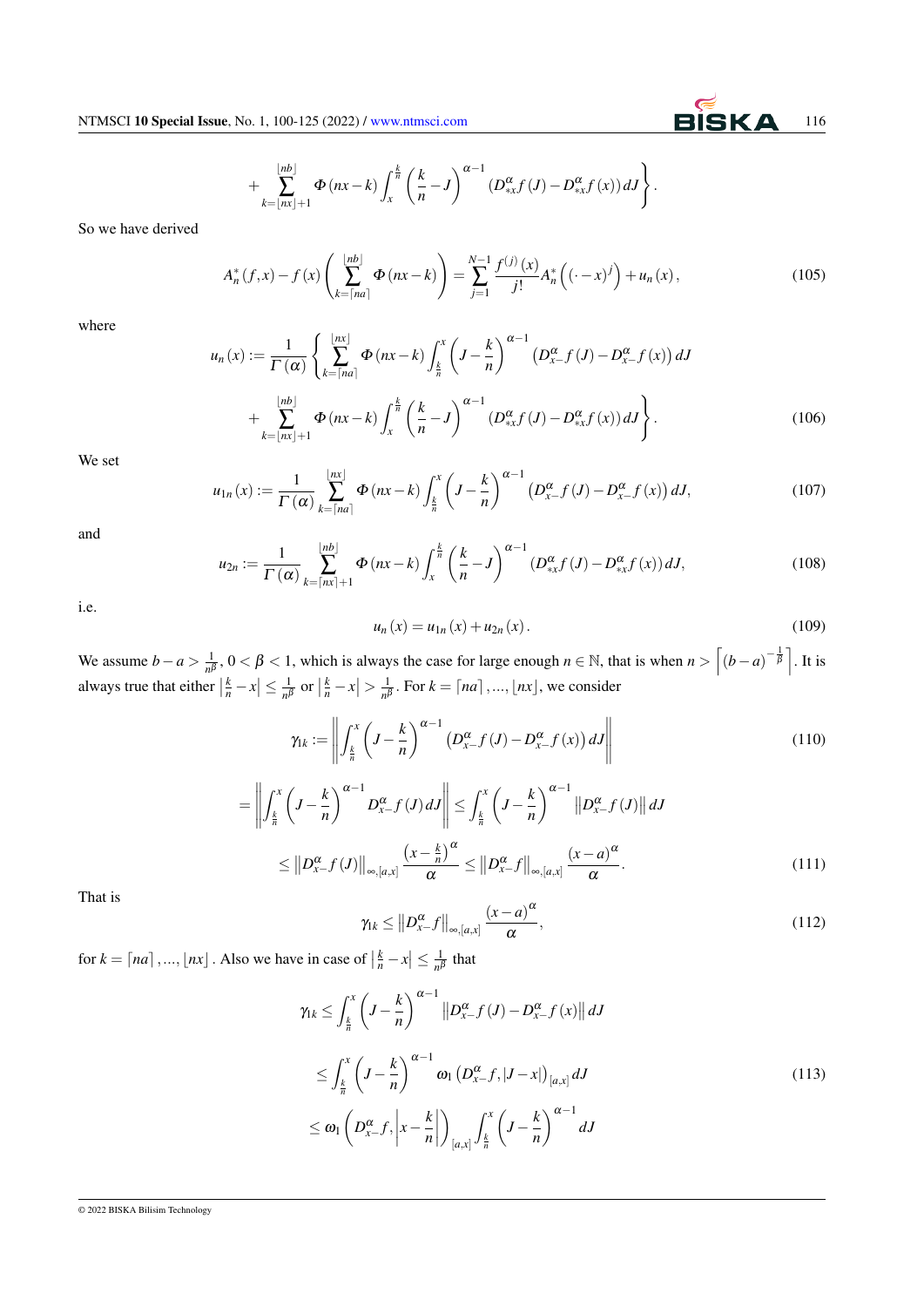$$
\leq \omega_1 \left(D_{x-}^{\alpha}f, \frac{1}{n^{\beta}}\right)_{[a,x]}\frac{\left(x-\frac{k}{n}\right)^{\alpha}}{\alpha} \leq \omega_1 \left(D_{x-}^{\alpha}f, \frac{1}{n^{\beta}}\right)_{[a,x]} \frac{1}{\alpha n^{\alpha \beta}}.
$$

That is when  $\left|\frac{k}{n} - x\right| \leq \frac{1}{n^{\beta}}$  $\frac{1}{n^{\beta}}$ , then

$$
\gamma_{1k} \leq \frac{\omega_1 \left( D_{x-}^{\alpha} f, \frac{1}{n^{\beta}} \right)_{[a,x]}}{\alpha n^{\alpha \beta}}.
$$
\n(114)

Consequently we obtain

$$
||u_{1n}(x)|| \leq \frac{1}{\Gamma(\alpha)} \sum_{k=\lceil na \rceil}^{\lfloor nx \rfloor} \Phi(nx-k) \gamma_{1k}
$$
\n(115)

$$
= \frac{1}{\Gamma(\alpha)} \left\{ \sum_{\substack{k= \lceil na \rceil}}^{\lfloor nx \rfloor} \Phi(nx-k) \gamma_{1k} + \sum_{\substack{k= \lceil na \rceil}}^{\lfloor nx \rfloor} \Phi(nx-k) \gamma_{1k} \right\}
$$
  
\n
$$
\leq \frac{1}{\Gamma(\alpha)} \left\{ \left( \sum_{\substack{k= \lceil na \rceil}}^{\lfloor nx \rfloor} \Phi(nx-k) \right) \frac{\omega_{1} \left( D_{x}^{\alpha} f, \frac{1}{n^{\beta}} \right)}{\alpha n^{\alpha \beta}} \right\}
$$
  
\n
$$
+ \left( \sum_{\substack{k= \lceil na \rceil}}^{\lfloor nx \rfloor} \Phi(nx-k) \right) \frac{\omega_{1} \left( D_{x}^{\alpha} f, \frac{1}{n^{\beta}} \right)_{[a,x]}}{\alpha n^{\alpha \beta}}
$$
  
\n+ 
$$
\left( \sum_{\substack{k= \lceil na \rceil}}^{\lfloor nx \rfloor} \Phi(nx-k) \right) \frac{\omega_{1} \left( D_{x}^{\alpha} f, \frac{1}{n^{\beta}} \right)_{[a,x]}}{\alpha n^{\alpha \beta}}
$$
  
\n+ 
$$
\left( \sum_{\substack{k= \lceil na \rceil}}^{\lfloor nx \rfloor} \Phi(nx-k) \right) \frac{\omega_{1} \left( D_{x}^{\alpha} f, \frac{1}{n^{\beta}} \right)_{[a,x]}}{\alpha} \right\} \leq \frac{1}{\Gamma(\alpha+1)} \left\{ \frac{\omega_{1} \left( D_{x}^{\alpha} f, \frac{1}{n^{\beta}} \right)_{[a,x]}}{\alpha^{\alpha \beta}} \right\} \tag{116}
$$
  
\n+ 
$$
\left( \sum_{\substack{k= -\infty \\ \lfloor nx - k \rfloor > n^{1-\beta}}}^{\lfloor nx \rfloor} \Phi(nx-k) \right) \frac{\omega_{1} \left( D_{x}^{\alpha} f \right)_{\lfloor \alpha, [a,x] \rfloor} \left( x-a \right)^{\alpha}}{\alpha^{\alpha \beta}} \right\}
$$
  
\n
$$
\leq \frac{1}{\Gamma(\alpha+1)} \left\{ \frac{\omega_{1} \left( D_{x}^{\alpha} f, \frac{1}{n^{\beta}} \right)_{[a,x]}}{\alpha^{\alpha \beta}} +
$$

So we have proved that

$$
||u_{1n}(x)|| \leq \frac{1}{\Gamma(\alpha+1)} \left\{ \frac{\omega_1 \left( D_{x-}^{\alpha} f, \frac{1}{n^{\beta}} \right)_{[a,x]}}{n^{\alpha \beta}} + \frac{||D_{x-}^{\alpha} f||_{\infty,[a,x]} (x-a)^{\alpha}}{4m (n^{1-\beta}-2)^{2m}} \right\}.
$$
 (117)

Next when  $k = \lfloor nx \rfloor + 1, ..., \lfloor nb \rfloor$  we consider

$$
\gamma_{2k} := \left\| \int_{x}^{\frac{k}{n}} \left( \frac{k}{n} - J \right)^{\alpha - 1} \left( D_{\ast x}^{\alpha} f(J) - D_{\ast x}^{\alpha} f(x) \right) dJ \right\| \leq \int_{x}^{\frac{k}{n}} \left( \frac{k}{n} - J \right)^{\alpha - 1} \left\| D_{\ast x}^{\alpha} f(J) - D_{\ast x}^{\alpha} f(x) \right\| dJ \tag{118}
$$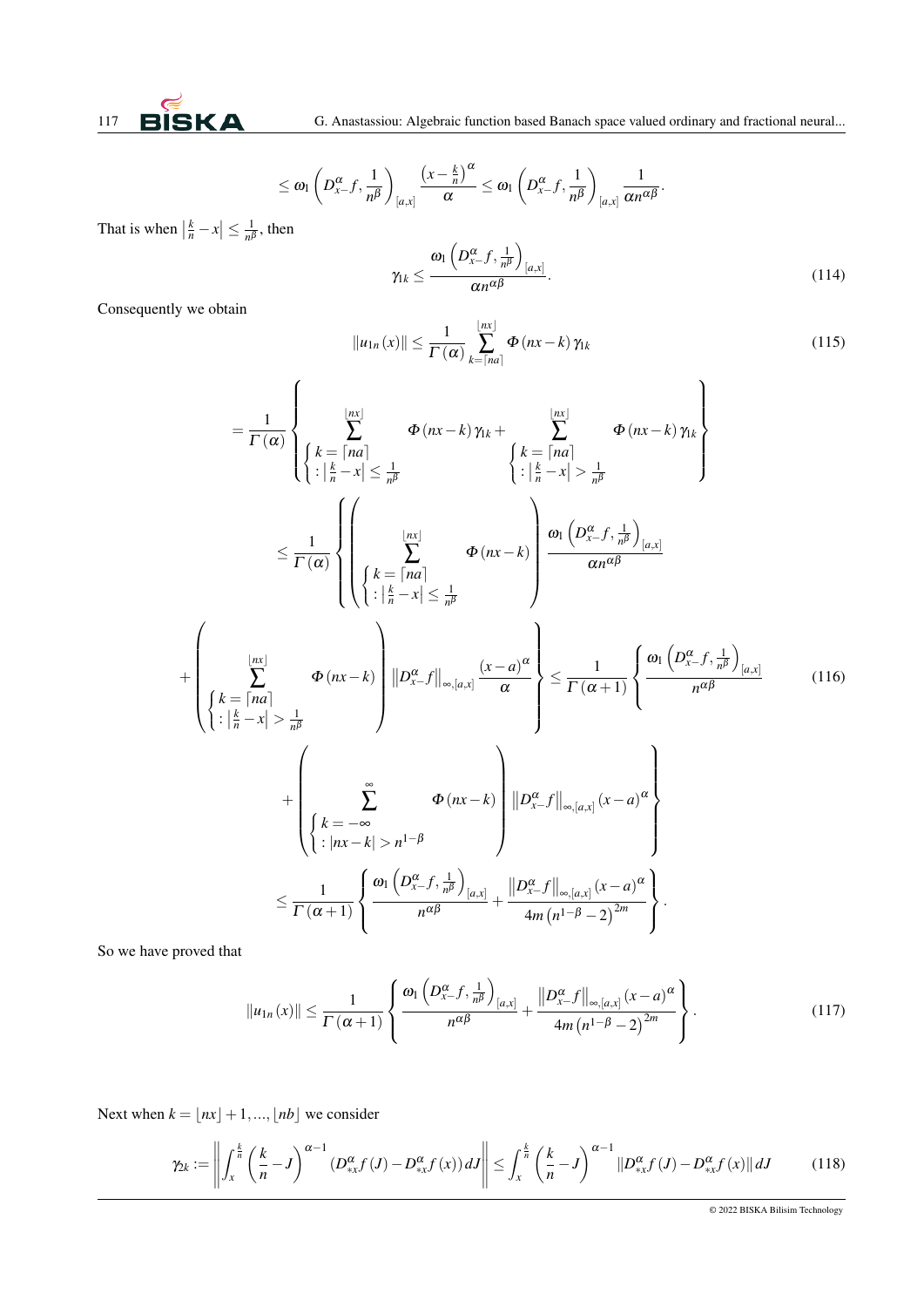$$
= \int_x^{\frac{k}{n}} \left(\frac{k}{n} - J\right)^{\alpha - 1} \left\|D_{\ast x}^{\alpha} f\left(J\right)\right\| dJ \le \left\|D_{\ast x}^{\alpha} f\right\|_{\infty, [x, b]} \frac{\left(\frac{k}{n} - x\right)^{\alpha}}{\alpha} \le \left\|D_{\ast x}^{\alpha} f\right\|_{\infty, [x, b]} \frac{\left(b - x\right)^{\alpha}}{\alpha}.
$$
\n(119)

Therefore when  $k = \lfloor nx \rfloor + 1, ..., \lfloor nb \rfloor$  we get that That is

$$
\gamma_{2k} \leq \|D_{\ast x}^{\alpha}f\|_{\infty,[x,b]} \frac{(b-x)^{\alpha}}{\alpha}.
$$
\n(120)

In case of  $\left|\frac{k}{n} - x\right| \leq \frac{1}{n^{\beta}}$  $\frac{1}{n\beta}$  we have

$$
\gamma_{2k} \leq \int_{x}^{\frac{k}{n}} \left(\frac{k}{n} - J\right)^{\alpha - 1} \omega_{1} \left(D_{*x}^{\alpha} f, |J - x|\right)_{[x,b]} dJ \leq \omega_{1} \left(D_{*x}^{\alpha} f, \left|\frac{k}{n} - x\right|\right)_{[x,b]} \int_{x}^{\frac{k}{n}} \left(\frac{k}{n} - J\right)^{\alpha - 1} dJ \qquad (121)
$$

$$
\leq \omega_{1} \left(D_{*x}^{\alpha} f, \frac{1}{n^{\beta}}\right)_{[x,b]} \frac{\left(\frac{k}{n} - x\right)^{\alpha}}{\alpha} \leq \omega_{1} \left(D_{*x}^{\alpha} f, \frac{1}{n^{\beta}}\right)_{[x,b]} \frac{1}{\alpha n^{\alpha \beta}}.
$$

So when  $\left| \frac{k}{n} - x \right| \leq \frac{1}{n^{\beta}}$  $\frac{1}{n^{\beta}}$  we derived that

$$
\gamma_{2k} \leq \frac{\omega_1 \left( D_{*x}^{\alpha} f, \frac{1}{n^{\beta}} \right)_{[x,b]}}{\alpha n^{\alpha \beta}}.
$$
\n(122)

Similarly we have that

$$
||u_{2n}(x)|| \leq \frac{1}{\Gamma(\alpha)} \left(\sum_{k=|nx|+1}^{|nb|} \Phi(nx-k) \gamma_{2k}\right)
$$
  
\n
$$
= \frac{\Gamma}{\alpha} \left(\sum_{k=|nx|+1}^{|nb|} \Phi(nx-k) \gamma_{2k} + \sum_{k=1}^{|nb|} \Phi(nx-k) \gamma_{2k}\right)
$$
  
\n
$$
\leq \frac{1}{\Gamma(\alpha)} \left\{\left(\sum_{k=|nx|+1}^{|nb|} \Phi(nx-k) \frac{|\alpha_k|}{|\alpha_k - x|} \right) \frac{|\alpha_k|}{|\alpha_k - x|} \frac{|\alpha_k|}{|\alpha_k - x|}\right\}
$$
  
\n
$$
\leq \frac{1}{\Gamma(\alpha)} \left\{\left(\sum_{k=|nx|+1}^{|nb|} \Phi(nx-k) \frac{|\alpha_k - x|}{|\alpha_k - x|} \right) \frac{|\alpha_k|}{|\alpha_k - x|} \frac{|\alpha_k|}{|\alpha_k - x|}\right\}
$$
  
\n
$$
\left\{\sum_{k=|nx|+1}^{|nb|} \Phi(nx-k) \frac{|\alpha_k f||_{\infty[x,b]} \frac{(b-x)^{\alpha}}{\alpha}}{|\alpha_k - x|}\right\} \leq \frac{1}{\Gamma(\alpha+1)} \left\{\frac{\omega_1\left(D_{n,x}^{\alpha}f, \frac{1}{n^{\beta}}\right)_{[x,b]}}{n^{\alpha\beta}} + \left(\sum_{k=1}^{\infty} \Phi(nx-k) \frac{1}{n^{\beta}}\right) \frac{|\alpha_k f||_{\infty[x,b]} \left(b-x\right)^{\alpha}}{|\alpha_k - x|}\right\}
$$
  
\n
$$
+ \left(\sum_{k=1}^{\infty} \Phi(nx-k) \frac{|\alpha_k - x|}{|\alpha_k - x|} \right) \frac{|\alpha_k f||_{\infty[x,b]} \left(b-x\right)^{\alpha}}{|\alpha_k - x|}\right\}
$$
  
\n(124)

+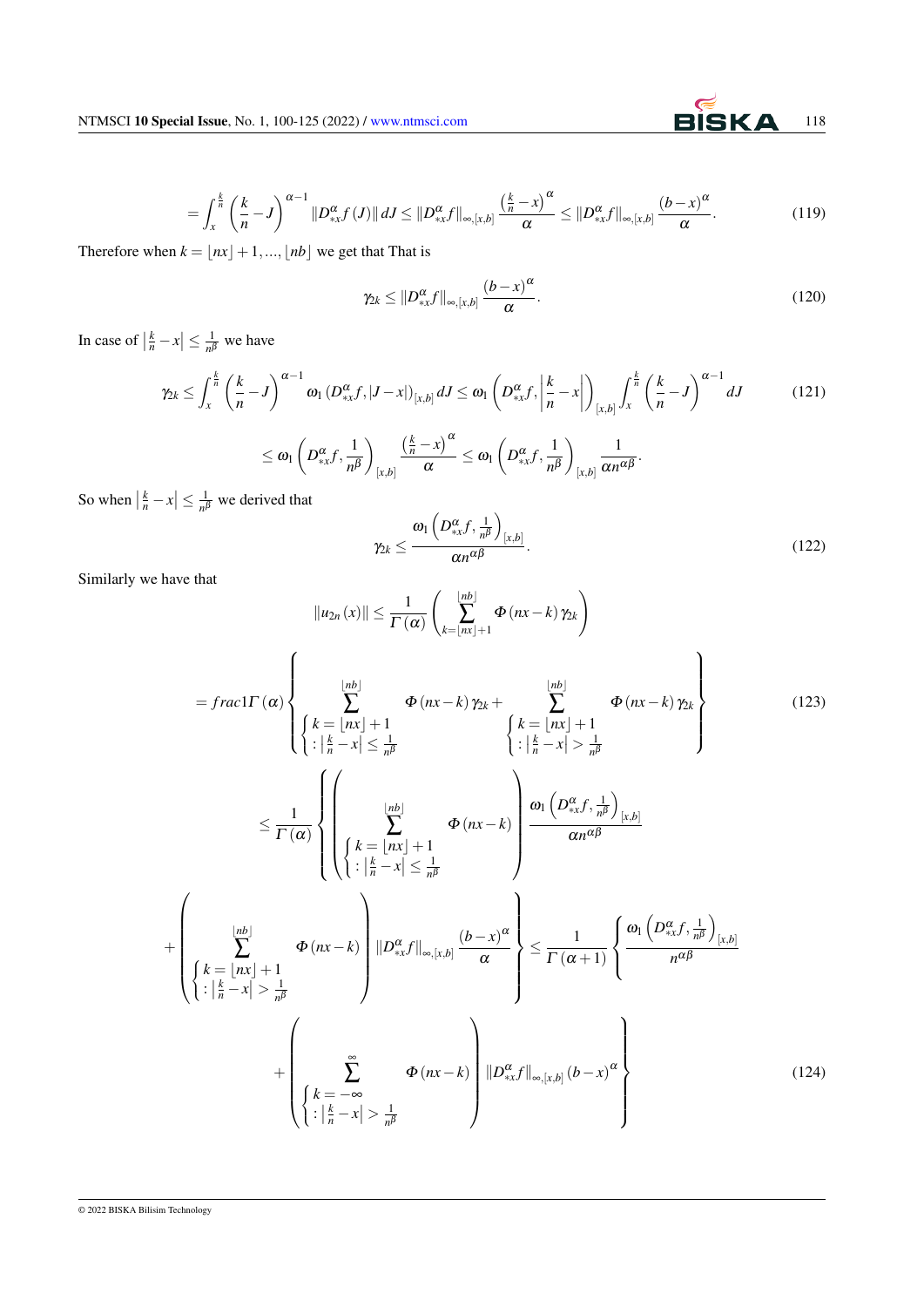

$$
\leq \frac{1}{\Gamma\left(\alpha+1\right)}\left\{\frac{\omega_1\left(D_{\ast x}^{\alpha}f,\frac{1}{n^{\beta}}\right)_{\left[x,b\right]}}{n^{\alpha\beta}}+\frac{\|D_{\ast x}^{\alpha}f\|_{\infty,\left[x,b\right]}\left(b-x\right)^{\alpha}}{4m\left(n^{1-\beta}-2\right)^{2m}}\right\}.
$$

So we have proved that

$$
||u_{2n}(x)|| \leq \frac{1}{\Gamma(\alpha+1)} \left\{ \frac{\omega_1 \left( D_{*x}^{\alpha} f, \frac{1}{n^{\beta}} \right)_{[x,b]}}{n^{\alpha \beta}} + \frac{||D_{*x}^{\alpha} f||_{\infty,[x,b]} (b-x)^{\alpha}}{4m (n^{1-\beta}-2)^{2m}} \right\}.
$$
 (125)

Therefore

$$
\|u_n(x)\| \le \|u_{1n}(x)\| + \|u_{2n}(x)\| \le \frac{1}{\Gamma(\alpha+1)} \left\{ \frac{\omega_1\left(D_{x-}^{\alpha}f, \frac{1}{n^{\beta}}\right)_{[a,x]} + \omega_1\left(D_{\ast x}^{\alpha}f, \frac{1}{n^{\beta}}\right)_{[x,b]}}{n^{\alpha\beta}} \right\}
$$
(126)

$$
+\frac{1}{4m(n^{1-\beta}-2)^{2m}}\left(\left\|D_{x-}^{\alpha}f\right\|_{\infty,[a,x]}(x-a)^{\alpha}+\left\|D_{\ast x}^{\alpha}f\right\|_{\infty,[x,b]}(b-x)^{\alpha}\right)\right\}.
$$

From the proof of Theorem [8](#page-8-0) we get that

$$
\left| A_n^* \left( (-x)^j \right) (x) \right| \le \frac{1}{n^{\beta j}} + \frac{(b-a)^j}{4m \left( n^{1-\beta} - 2 \right)^{2m}},\tag{127}
$$

for  $j = 1, ..., N - 1, \forall x \in [a, b]$ . Putting things together, we have established

$$
\left\| A_n^*(f, x) - f(x) \left( \sum_{k=\lceil na \rceil}^{\lfloor nb \rfloor} \Phi(nx-k) \right) \right\| \le \sum_{j=1}^{N-1} \frac{\left\| f^{(j)}(x) \right\|}{j!} \left[ \frac{1}{n^{\beta j}} + \frac{(b-a)^j}{4m(n^{1-\alpha}-2)^{2m}} \right] + \frac{1}{\Gamma(\alpha+1)} \left\{ \frac{\omega_1 \left( D_{x-}^{\alpha} f, \frac{1}{n^{\beta}} \right)_{[a,x]} + \omega_1 \left( D_{x+}^{\alpha} f, \frac{1}{n^{\beta}} \right)_{[x,b]}}{n^{\alpha \beta}} + \frac{1}{4m(n^{1-\beta}-2)^{2m}} \left( \left\| D_{x-}^{\alpha} f \right\|_{\infty,[a,x]} (x-a)^{\alpha} + \left\| D_{xx}^{\alpha} f \right\|_{\infty,[x,b]} (b-x)^{\alpha} \right) \right\} =: K_n(x). \tag{129}
$$

As a result we derive (see  $(41)$ )

 $\Gamma(\alpha+1)$ 

$$
||A_n(f, x) - f(x)|| \le 2\left(\sqrt[2m]{1+4^m}\right)K_n(x), \ \ \forall \ x \in [a, b]. \tag{130}
$$

We further have that

$$
||K_n||_{\infty} \le \sum_{j=1}^{N-1} \frac{\left\|f^{(j)}\right\|_{\infty}}{j!} \left[\frac{1}{n^{\beta j}} + (b-a)^j \frac{1}{4m(n^{1-\alpha}-2)^{2m}}\right]
$$
  
+ 
$$
\frac{1}{\sum_{x \in [a,b]} \left(\frac{\sup}{x \in [a,b]} \left(\omega_1 \left(D_{x}^{\alpha} f, \frac{1}{n^{\beta}}\right)_{[a,x]}\right) + \sup_{x \in [a,b]} \left(\omega_1 \left(D_{\ast x}^{\alpha} f, \frac{1}{n^{\beta}}\right)_{[x,b]}\right)\right\}
$$
(131)

*n* αβ

$$
+(b-a)^{\alpha}\frac{1}{4m(n^{1-\beta}-2)^{2m}}\left\{\left(\sup_{x\in[a,b]}\left(\left\|D_{x-}^{\alpha}f\right\|_{\infty,[a,x]}\right)+\sup_{x\in[a,b]}\left(\left\|D_{\ast x}^{\alpha}f\right\|_{\infty,[x,b]}\right)\right)\right\}\right\}=E_n.
$$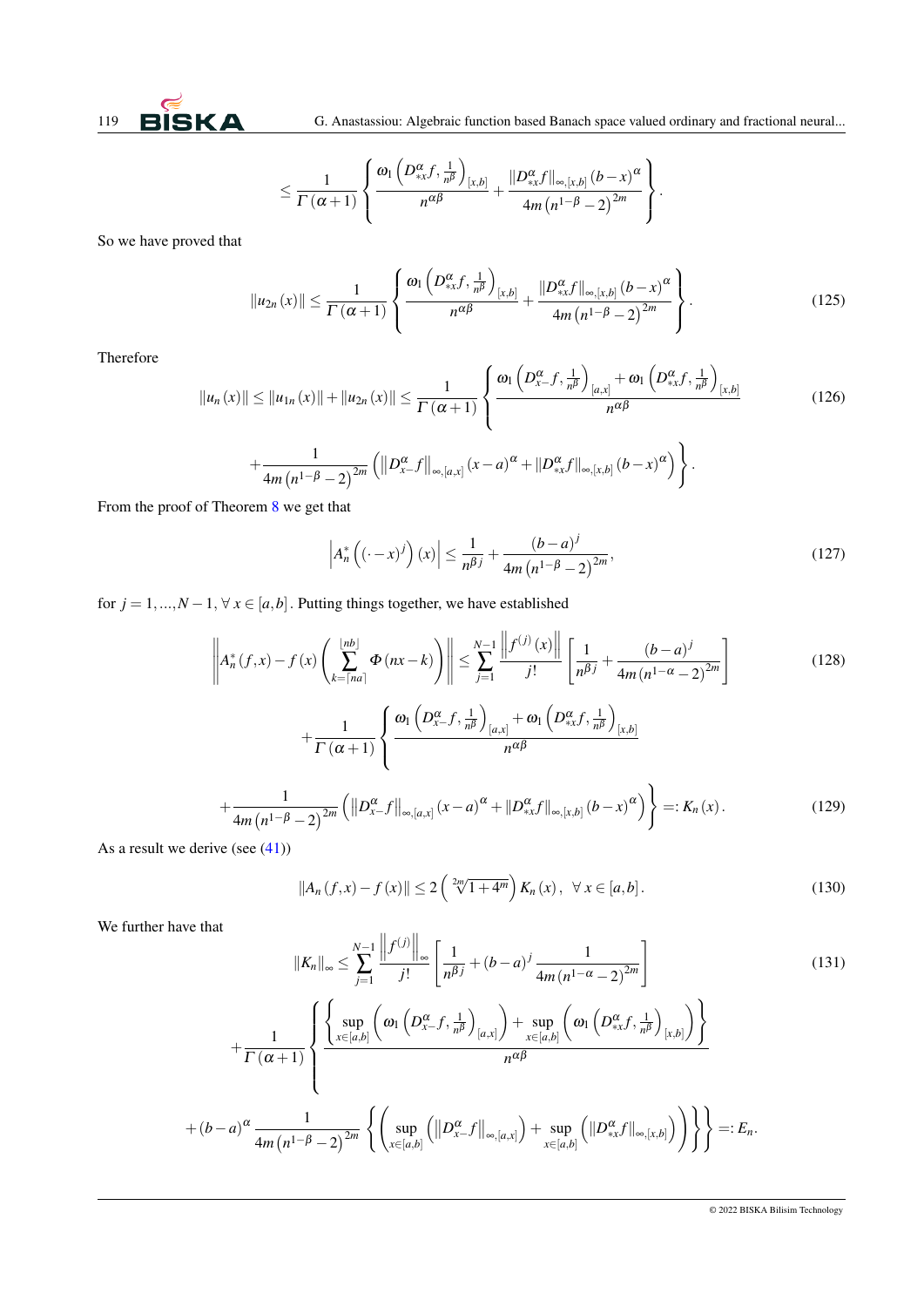Hence it holds

$$
||A_nf - f||_{\infty} \le 2\left(\sqrt[2m]{1+4^m}\right)E_n.
$$
 (132)

We observe the following: We have

$$
\left(D_{x-}^{\alpha}f\right)(y) = \frac{\left(-1\right)^{N}}{\Gamma\left(N-\alpha\right)} \int_{y}^{x} \left(J-y\right)^{N-\alpha-1} f^{(N)}\left(J\right) dJ, \ \ \forall \ y \in [a,x] \tag{133}
$$

and

$$
\left\| \left( D_{x}^{\alpha} f \right) (y) \right\| \leq \frac{1}{\Gamma(N-\alpha)} \left( \int_{y}^{x} (J-y)^{N-\alpha-1} dJ \right) \left\| f^{(N)} \right\|_{\infty}
$$

$$
= \frac{1}{\Gamma(N-\alpha)} \frac{(x-y)^{N-\alpha}}{(N-\alpha)} \left\| f^{(N)} \right\|_{\infty} = \frac{(x-y)^{N-\alpha}}{\Gamma(N-\alpha+1)} \left\| f^{(N)} \right\|_{\infty} \leq \frac{(b-a)^{N-\alpha}}{\Gamma(N-\alpha+1)} \left\| f^{(N)} \right\|_{\infty} . \tag{134}
$$

That is

$$
\left\|D_{x-}^{\alpha}f\right\|_{\infty,[a,x]} \leq \frac{\left(b-a\right)^{N-\alpha}}{\Gamma\left(N-\alpha+1\right)}\left\|f^{(N)}\right\|_{\infty},\tag{135}
$$

and

$$
\sup_{x\in[a,b]}||D_{x-}^{\alpha}f||_{\infty,[a,x]}\leq\frac{\left(b-a\right)^{N-\alpha}}{\Gamma\left(N-\alpha+1\right)}\left\|f^{(N)}\right\|_{\infty}.
$$
\n(136)

Similarly we have

$$
\left(D_{\ast x}^{\alpha} f\right)(y) = \frac{1}{\Gamma\left(N - \alpha\right)} \int_{x}^{y} \left(y - t\right)^{N - \alpha - 1} f^{(N)}\left(t\right) dt, \ \ \forall \ y \in \left[x, b\right]. \tag{137}
$$

Thus we get

$$
\| (D_{\ast x}^{\alpha} f)(y) \| \leq \frac{1}{\Gamma(N-\alpha)} \left( \int_x^y (y-t)^{N-\alpha-1} dt \right) \| f^{(N)} \|_{\infty}
$$
  

$$
\leq \frac{1}{\Gamma(N-\alpha)} \frac{(y-x)^{N-\alpha}}{(N-\alpha)} \| f^{(N)} \|_{\infty} \leq \frac{(b-a)^{N-\alpha}}{\Gamma(N-\alpha+1)} \| f^{(N)} \|_{\infty}.
$$
 (138)

Hence

$$
||D_{\ast x}^{\alpha}f||_{\infty,[x,b]} \leq \frac{(b-a)^{N-\alpha}}{\Gamma(N-\alpha+1)} \left||f^{(N)}\right||_{\infty},\tag{139}
$$

and

$$
\sup_{x\in[a,b]}\|D_{\ast x}^{\alpha}f\|_{\infty,[x,b]}\leq\frac{\left(b-a\right)^{N-\alpha}}{\Gamma\left(N-\alpha+1\right)}\left\|f^{(N)}\right\|_{\infty}.
$$
\n(140)

From  $(92)$  and  $(93)$  we get

$$
\sup_{x \in [a,b]} \omega_1 \left( D_{x-}^{\alpha} f, \frac{1}{n^{\beta}} \right)_{[a,x]} \le \frac{2 \left\| f^{(N)} \right\|_{\infty}}{\Gamma \left( N - \alpha + 1 \right)} \left( b - a \right)^{N - \alpha},\tag{141}
$$

and

$$
\sup_{x \in [a,b]} \omega_1 \left( D_{\ast x}^{\alpha} f, \frac{1}{n^{\beta}} \right)_{[x,b]} \le \frac{2 \left\| f^{(N)} \right\|_{\infty}}{\Gamma \left( N - \alpha + 1 \right)} \left( b - a \right)^{N - \alpha} . \tag{142}
$$

That is  $E_n < \infty$ . We finally notice that

$$
A_{n}(f,x) - \sum_{j=1}^{N-1} \frac{f^{(j)}(x)}{j!} A_{n} ((\cdot - x)^{j}) (x) - f(x)
$$
  
= 
$$
\frac{A_{n}^{*}(f,x)}{\left(\sum_{k=\lceil na\rceil}^{\lfloor nb\rfloor} \Phi(nx-k)\right)} - \frac{1}{\left(\sum_{k=\lceil na\rceil}^{\lfloor nb\rfloor} \Phi(nx-k)\right)} \cdot \left(\sum_{j=1}^{N-1} \frac{f^{(j)}(x)}{j!} A_{n}^{*} ((\cdot - x)^{j}) (x)\right) - f(x)
$$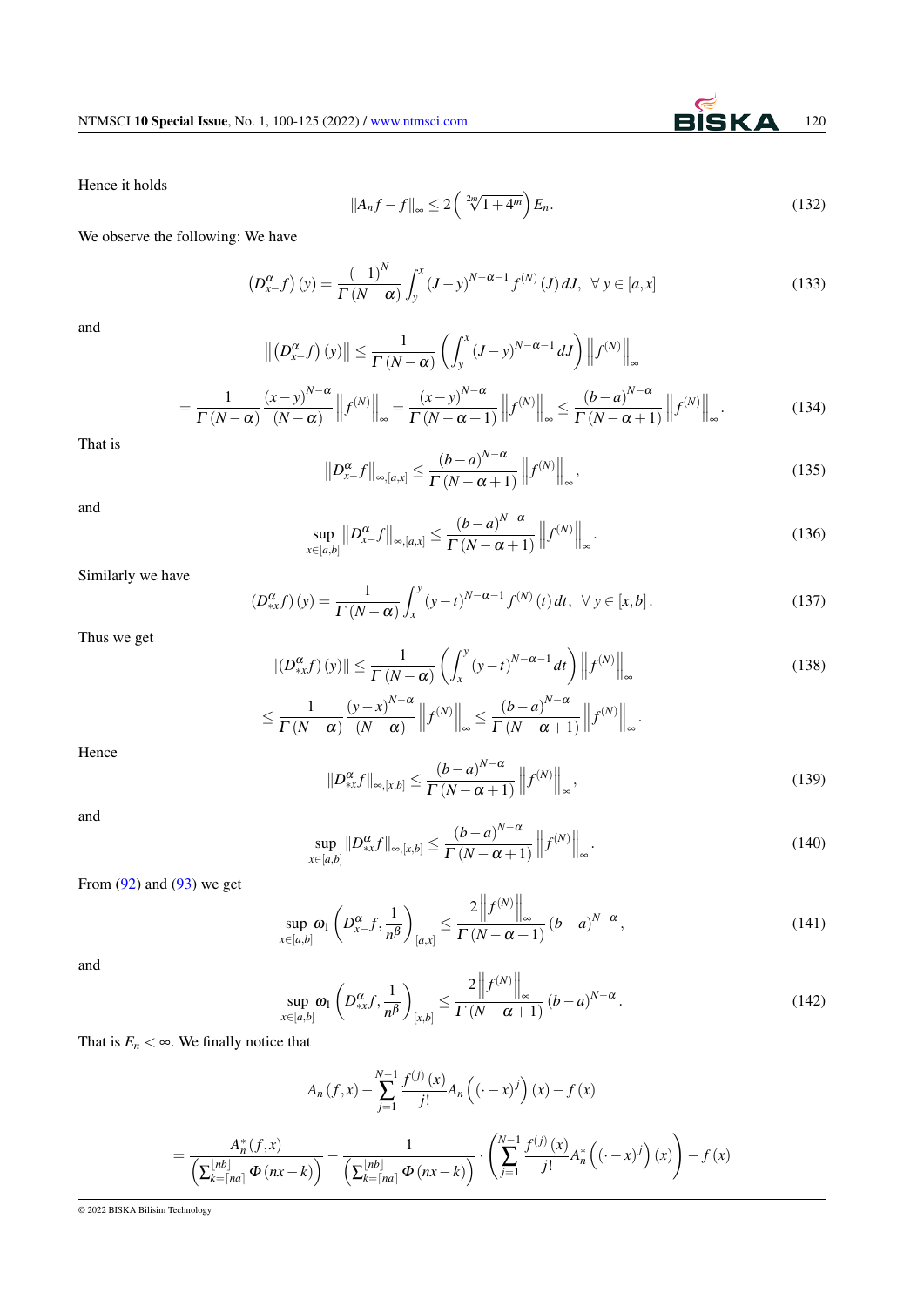

$$
=\frac{1}{\left(\sum_{k=\lceil na\rceil}^{\lfloor nb\rfloor}\Phi\left(nx-k\right)\right)}\left[A_n^*(f,x)-\left(\sum_{j=1}^{N-1}\frac{f^{(j)}(x)}{j!}A_n^*\left(\left(\cdot-x\right)^j\right)(x)\right)-\left(\sum_{k=\lceil na\rceil}^{\lfloor nb\rfloor}\Phi\left(nx-k\right)\right)f(x)\right].\tag{143}
$$

Therefore we get

$$
\left\| A_n(f, x) - \sum_{j=1}^{N-1} \frac{f^{(j)}(x)}{j!} A_n \left( (\cdot - x)^j \right) (x) - f(x) \right\| \le 2 \left( \sqrt[2m]{1 + 4^m} \right).
$$
  

$$
\left\| A_n^*(f, x) - \left( \sum_{j=1}^{N-1} \frac{f^{(j)}(x)}{j!} A_n^*\left( (\cdot - x)^j \right) (x) \right) - \left( \sum_{k=\lceil na \rceil}^{\lfloor nb \rfloor} \Phi(nx - k) \right) f(x) \right\|,
$$
 (144)

 $\forall x \in [a, b]$ . The proof of the theorem is now completed. Next we apply Theorem [13](#page-13-0) for  $N = 1$ .

**Theorem 14.** Let 0 < α, β < 1, f ∈ C<sup>1</sup> ([a, b], X), x ∈ [a, b], n ∈ N : n<sup>1−β</sup> > 2, m ∈ N. *Then* (i)

$$
||A_n(f,x)-f(x)|| \leq \frac{2\left(\sqrt[2m]{1+4^m}\right)}{\Gamma(\alpha+1)} \left\{ \frac{\left(\omega_1\left(D_{x-}^{\alpha}f,\frac{1}{n^{\beta}}\right)_{[a,x]} + \omega_1\left(D_{x+}^{\alpha}f,\frac{1}{n^{\beta}}\right)_{[x,b]}\right)}{n^{\alpha\beta}} + \frac{1}{4m\left(n^{1-\beta}-2\right)^{2m}} \left(\left\|D_{x-}^{\alpha}f\right\|_{\infty,[a,x]}(x-a)^{\alpha} + \left\|D_{x+}^{\alpha}f\right\|_{\infty,[x,b]}(b-x)^{\alpha}\right)\right\},
$$
\n(145)

*and*

(ii)

$$
||A_n f - f||_{\infty} \leq \frac{2\left(\frac{2n}{\sqrt{1+4^m}}\right)}{\Gamma(\alpha+1)}.
$$

$$
\left\{\frac{\left(\sup_{x \in [a,b]} \omega_1 \left(D_{x-}^{\alpha} f, \frac{1}{n^{\beta}}\right)_{[a,x]} + \sup_{x \in [a,b]} \omega_1 \left(D_{x+}^{\alpha} f, \frac{1}{n^{\beta}}\right)_{[x,b]}\right)}{n^{\alpha \beta}}\right\}
$$

$$
+\frac{(b-a)^{\alpha}}{4m(n^{1-\beta}-2)^{2m}} \left(\sup_{x \in [a,b]} ||D_{x-}^{\alpha} f||_{\infty,[a,x]} + \sup_{x \in [a,b]} ||D_{x+}^{\alpha} f||_{\infty,[x,b]}\right)\right\}.
$$
(146)

<span id="page-21-0"></span>When  $\alpha = \frac{1}{2}$  we derive

**Corollary 2.** *Let* 0 < β < 1, *f* ∈ *C*<sup>1</sup> ([*a*,*b*], *X*), *x* ∈ [*a*,*b*], *n* ∈ N : *n*<sup>1−β</sup> > 2, *m* ∈ N. *Then* 

(i)

$$
||A_{n}(f,x)-f(x)|| \le
$$
  

$$
\frac{4\left(\sqrt[2m]{1+4^{m}}\right)}{\sqrt{\pi}}\left\{\frac{\left(\omega_{1}\left(D_{x-}^{\frac{1}{2}}f,\frac{1}{n^{\beta}}\right)_{[a,x]} + \omega_{1}\left(D_{x+}^{\frac{1}{2}}f,\frac{1}{n^{\beta}}\right)_{[x,b]}\right)}{n^{\frac{\beta}{2}}}\right\}
$$

$$
+\frac{1}{4m\left(n^{1-\beta}-2\right)^{2m}}\left(\left\|D_{x-}^{\frac{1}{2}}f\right\|_{\infty,[a,x]}\sqrt{(x-a)}+\left\|D_{x+}^{\frac{1}{2}}f\right\|_{\infty,[x,b]}\sqrt{(b-x)}\right)\right\},
$$
(147)

*and*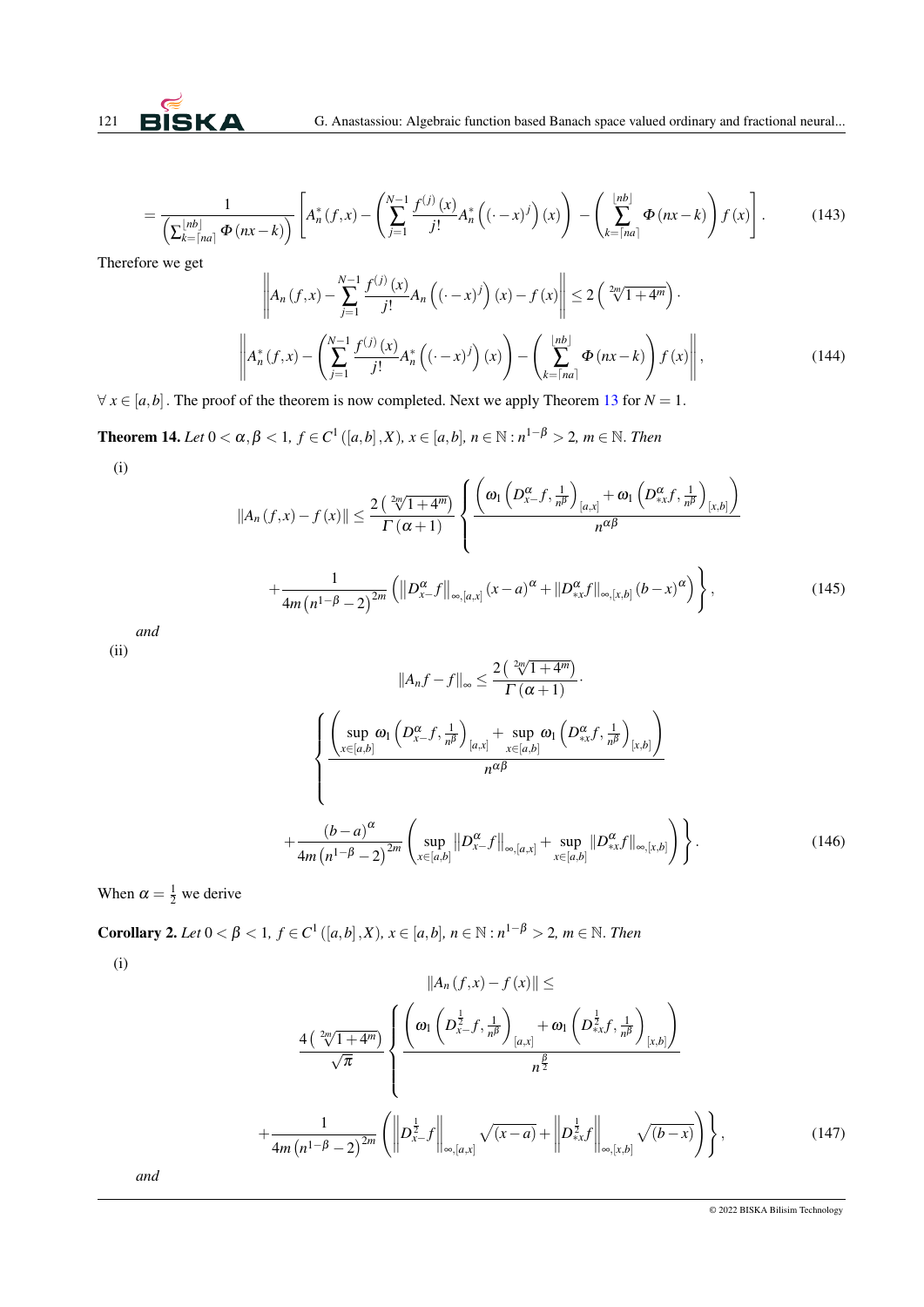(ii)

$$
||A_n f - f||_{\infty} \leq \frac{4\left(\sqrt[2m]{1+4^m}\right)}{\sqrt{\pi}}.
$$

$$
\left\{\frac{\left(\sup_{x \in [a,b]} \omega_1 \left(D_{x-}^{\frac{1}{2}}f, \frac{1}{n^{\beta}}\right)_{[a,x]} + \sup_{x \in [a,b]} \omega_1 \left(D_{*x}^{\frac{1}{2}}f, \frac{1}{n^{\beta}}\right)_{[x,b]}\right)}{n^{\frac{\beta}{2}}}\right\}
$$

$$
+\frac{\sqrt{(b-a)}}{4m(n^{1-\beta}-2)^{2m}} \left(\sup_{x \in [a,b]} \left\|D_{x-}^{\frac{1}{2}}f\right\|_{\infty,[a,x]} + \sup_{x \in [a,b]} \left\|D_{*x}^{\frac{1}{2}}f\right\|_{\infty,[x,b]}\right)\right\} < \infty.
$$
(148)

*Remark.* Some convergence analysis follows:

Let  $0 < \beta < 1$ ,  $f \in C^1([a,b],X)$ ,  $x \in [a,b]$ ,  $n \in \mathbb{N} : n^{1-\beta} > 2$ ,  $m \in \mathbb{N}$ . We elaborate on [\(148\)](#page-6-0). Assume that

$$
\omega_1 \left( D_{x-}^{\frac{1}{2}} f, \frac{1}{n^{\beta}} \right)_{[a,x]} \le \frac{K_1}{n^{\beta}}, \tag{149}
$$

and

$$
\omega_1\left(D_{*x}^{\frac{1}{2}}, \frac{1}{n^{\beta}}\right)_{[x,b]} \le \frac{K_2}{n^{\beta}},\tag{150}
$$

∀ *x* ∈ [*a*,*b*], ∀ *n* ∈ N, where *K*<sub>1</sub>, *K*<sub>2</sub> > 0. Then it holds

$$
\frac{\left[\sup_{x\in[a,b]} \omega_1\left(D_{x-}^{\frac{1}{2}}f,\frac{1}{n^{\beta}}\right)_{[a,x]} + \sup_{x\in[a,b]} \omega_1\left(D_{x,x}^{\frac{1}{2}}f,\frac{1}{n^{\beta}}\right)_{[x,b]}\right]}{n^{\frac{\beta}{2}}} \le \frac{\frac{(K_1+K_2)}{n^{\beta}}}{n^{\frac{\beta}{2}}} = \frac{(K_1+K_2)}{n^{\frac{3\beta}{2}}} = \frac{K}{n^{\frac{3\beta}{2}}},
$$
(151)

where  $K := K_1 + K_2 > 0$ . The other summand of the right hand side of [\(148\)](#page-6-0), for large enough *n*, converges to zero at the speed  $\frac{1}{n^{2m(1-\beta)}}$ , so it is about  $\frac{L}{n^{2m(1-\beta)}}$ , where  $L > 0$  is a constant. Then, for large enough  $n \in \mathbb{N}$ , by [\(148\)](#page-6-0), [\(151\)](#page-6-0) and the above comment, we obtain that

$$
||A_nf - f||_{\infty} \le \frac{M}{\min\left(n^{\frac{3\beta}{2}}, n^{2m(1-\beta)}\right)},
$$
\n(152)

where  $M > 0$ . Clearly we have two cases:

(i)

$$
||A_nf - f||_{\infty} \le \frac{M}{n^{2m(1-\beta)}}, \text{ when } \frac{4m}{3+4m} \le \beta < 1,
$$
 (153)

with speed of convergence  $\frac{1}{n^{2m(1-\beta)}}$ , and (ii)

$$
||A_nf - f||_{\infty} \le \frac{M}{n^{\frac{3\beta}{2}}}, \text{ when } 0 < \beta \le \frac{4m}{3+4m}, \tag{154}
$$

with speed of convergence  $-\frac{1}{3}$  $rac{1}{n^{\frac{3\beta}{2}}}$ .

In Theorem [5,](#page-6-1) for  $f \in C([a,b],X)$  and for large enough  $n \in \mathbb{N}$ , when  $0 < \beta \le \frac{2m}{1+2m}$ , the speed is  $\frac{1}{n\beta}$ . So when  $0 < \beta \le$  $\frac{4m}{3+4m}$  (<  $\frac{2m}{1+2m}$ ), we get by [\(154\)](#page-6-0) that  $||A_nf-f||_{\infty}$  converges much faster to zero. The last comes because we assumed differentiability of *f* . Notice that in Corollary [2](#page-21-0) no initial condition is assumed.

Next, we will present an alternative fractional approximation by  $A_n$ ,  $n \in \mathbb{N}$ .

**Notation 31.** Let  $\overline{n} \in \mathbb{N}$ , we denote the left iterated fractional derivative

$$
D_{\ast x}^{\overline{n}x} = D_{\ast x}^{\alpha} D_{\ast x}^{\alpha} \dots D_{\ast x}^{\alpha}, \quad (\overline{n} - \text{times}), \tag{155}
$$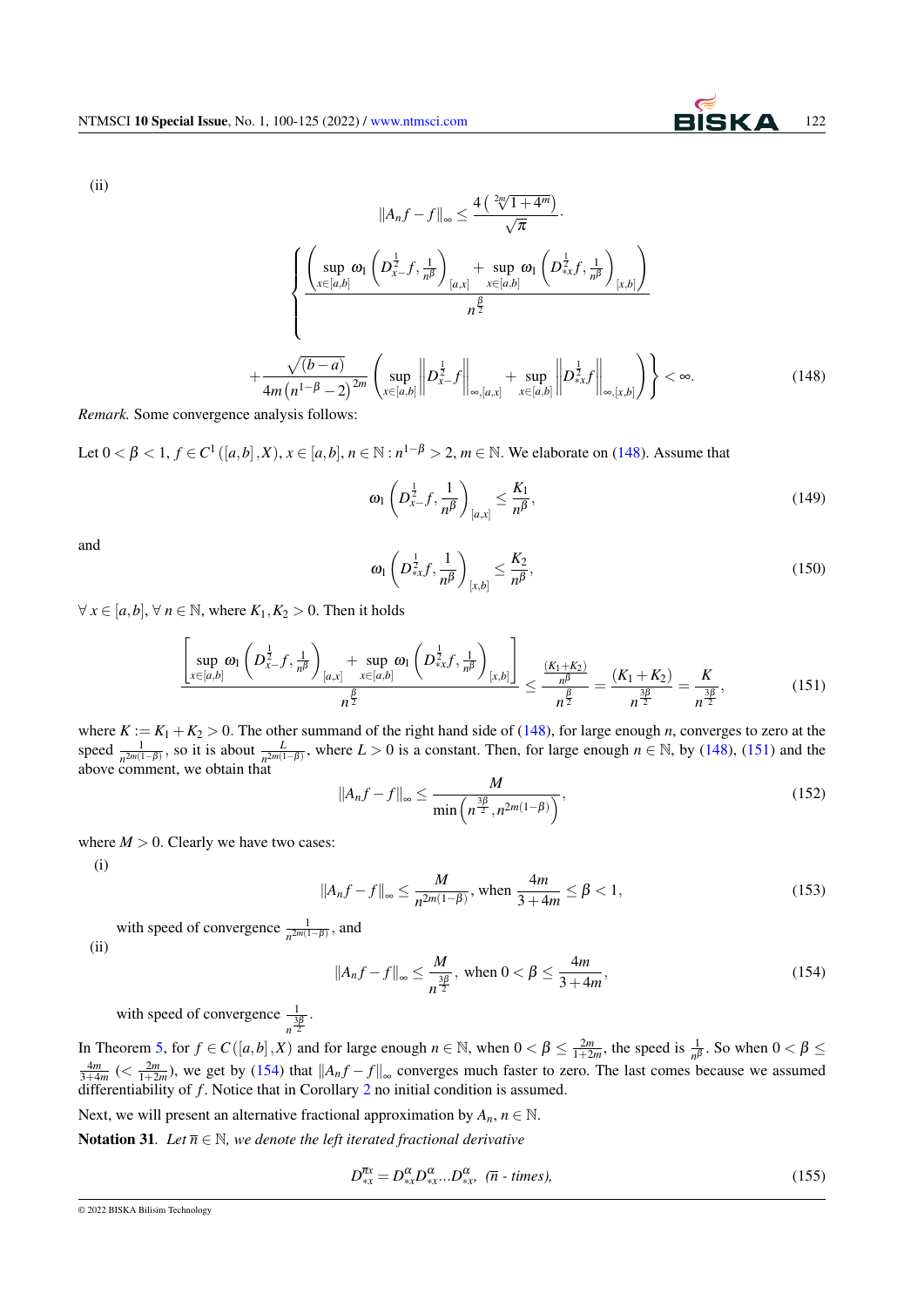$x \in [a, b]$ ,  $0 < \alpha < 1$ *. Similarly, we also denote the right iterated fractional derivative* 

$$
D_{x-}^{\overline{n}x} = D_{x-}^{\alpha} D_{x-}^{\alpha} \dots D_{x-}^{\alpha}, \quad (\overline{n} - \text{times}), \tag{156}
$$

 $x \in [a, b]$ .

**Definition 5.** Let  $\overline{n} \in \mathbb{N}$ ,  $D_x^{(\overline{n}+1)\alpha} f$  denote any of  $D_{xx}^{(\overline{n}+1)\alpha}$ ,  $D_{x-}^{(\overline{n}+1)\alpha}$ , and  $\delta > 0$ . We set

$$
\omega_1\left(D_x^{(\overline{n}+1)\alpha}f,\delta\right) = \max\left\{\omega_1\left(D_{*x}^{(\overline{n}+1)\alpha}f,\delta\right)_{[x,b]},\omega_1\left(D_{x-}^{(\overline{n}+1)\alpha}f,\delta\right)_{[a,x]}\right\},\tag{157}
$$

*where*  $x \in [a,b]$ *. Here the moduli of continuity are considered over* [*x*,*b*] *and* [*a*,*x*], *respectively.* 

<span id="page-23-0"></span>**Theorem 15.** ([\[13\]](#page-25-8), p. 123) Let  $0 < \alpha < 1$ ,  $f : [a,b] \to \mathbb{R}$ ,  $f' \in L_{\infty}([a,b])$ ,  $x \in [a,b]$  being fixed. Assume that  $D_{xx}^{k\alpha} f \in L_{\infty}([a,b])$  $C([x,b]), k = 0,1,...,\overline{n}+1, \overline{n} \in \mathbb{N}$ , and  $(D_{*x}^{i\alpha}f)(x) = 0$ ,  $i = 2,3,...,\overline{n}+1$ . Also, suppose that  $D_{x}^{k\alpha}f \in C([a,x]),$  for  $k = 0,1,...,\overline{n}+1$ .  $(0,1,...,\overline{n}+1,$  and  $(D_{x-}^{i\alpha}f)(x) = 0$ , for  $i = 2,3,...,\overline{n}+1$ . Then

$$
|f(\cdot) - f(x)| \leq \frac{\omega_1\left(D_x^{(\overline{n}+1)\alpha}f, \delta\right)}{\Gamma\left((\overline{n}+1)\alpha+1\right)} \left[|\cdot - x|^{(\overline{n}+1)\alpha} + \frac{|\cdot - x|^{(\overline{n}+1)\alpha+1}}{\delta\left((\overline{n}+1)\alpha+1\right)}\right], \quad \delta > 0. \tag{158}
$$

<span id="page-23-1"></span>**Theorem 16.** Let  $f \in C([a,b])$  and all as in Theorem [15,](#page-23-0)  $n \in \mathbb{N} : n^{1-\alpha} > 2$ ,  $m \in \mathbb{N}$ . *Then*

$$
|(A_n f)(x) - f(x)| \le \frac{2\left(\sqrt[2m]{1+4^m}\right)\omega_1\left(D_x^{(\overline{n}+1)\alpha}f,\delta\right)}{\Gamma((\overline{n}+1)\alpha+1)}
$$

$$
\left\{ \left[ \frac{1}{n^{(\overline{n}+1)\alpha^2}} + \frac{(b-a)^{(\overline{n}+1)\alpha}}{4m(n^{1-\alpha}-2)^{2m}} \right] + \frac{1}{\delta((\overline{n}+1)\alpha+1)} \left[ \frac{1}{n^{\alpha[(\overline{n}+1)\alpha+1]}} + \frac{(b-a)^{(\overline{n}+1)\alpha+1}}{4m(n^{1-\alpha}-2)^{2m}} \right] \right\}, \delta > 0. \tag{159}
$$

*Hence*  $\lim_{n\to+\infty}A_n(f)(x) = f(x)$ .

*Proof.* We notice that  $A_n$  is a positive linear operator with  $A_n(1) = 1$ . Let  $f \in C([a, b], \mathbb{R})$ , then  $|f| \leq |f|$  and  $-|f| \leq f \leq$  $|f|$ . Hence  $-A_n(|f|)$  ≤  $A_n(f)$  ≤  $A_n(|f|)$  and  $|A_n(f)|$  ≤  $A_n(|f|)$ . Therefore

$$
|(A_n f)(x) - f(x)| = |(A_n f)(x) - A_n(f(x))(x)| = |A_n(f - f(x))(x)| \stackrel{(158)}{\leq} A_n(|f - f(x)|)(x)
$$
(160)

$$
\leq \frac{\omega_1\left(D_x^{(\overline{n}+1)\alpha}f,\delta\right)}{\Gamma\left((\overline{n}+1)\alpha+1\right)} \left[A_n\left(|-x|^{(\overline{n}+1)\alpha}\right)(x) + \frac{A_n\left(|-x|^{(\overline{n}+1)\alpha+1}\right)(x)}{\delta\left((\overline{n}+1)\alpha+1\right)}\right]
$$
\n
$$
= \frac{\omega_1\left(D_x^{(\overline{n}+1)\alpha}f,\delta\right)}{\Gamma\left((\overline{n}+1)\alpha+1\right)\sum_{k=[na]}^{\lfloor nb\rfloor} \Phi(nx-k)}
$$
\n
$$
\left[\sum_{k=[na]}^{\lfloor nb\rfloor} \left|\frac{k}{n}-x\right|^{(\overline{n}+1)\alpha} \Phi(nx-k) + \frac{\sum_{k=[na]}^{\lfloor nb\rfloor} \left|\frac{k}{n}-x\right|^{(\overline{n}+1)\alpha+1} \Phi(nx-k)}{\delta\left((\overline{n}+1)\alpha+1\right)}\right]
$$
\n
$$
\stackrel{(26)}{\leq} \frac{2\left(\sqrt[2m]{1+4^m}\right)\omega_1\left(D_x^{(\overline{n}+1)\alpha}f,\delta\right)}{\Gamma\left((\overline{n}+1)\alpha+1\right)} \left\{\begin{array}{c}\left|\frac{nb}{n}\right| & \left|\frac{k}{n}-x\right|^{(\overline{n}+1)\alpha} \Phi(nx-k) \\ \left|\frac{k}{n}-x\right|\leq \frac{1}{n^{\alpha}}\end{array}\right.\right.
$$
\n
$$
(161)
$$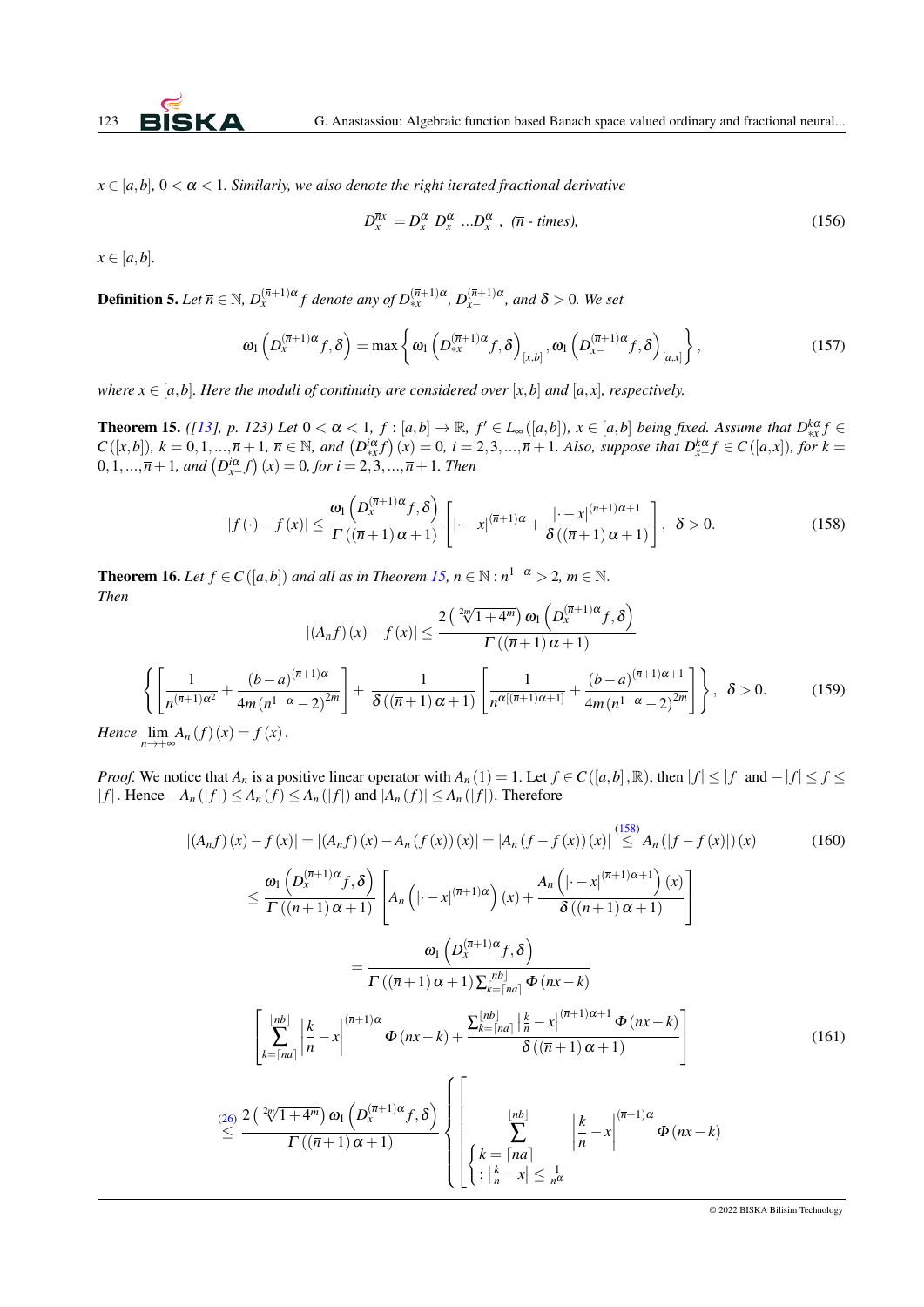$$
+\sum_{k=-\lceil na \rceil}^{\lfloor nb \rfloor} \left\{ \frac{k}{n} - x \right\}^{\lceil (n+1)\alpha} \Phi(nx-k) \right\}
$$
\n
$$
+\frac{1}{\delta((\overline{n}+1)\alpha+1)} \left\{ \left\{ \frac{k}{n} - \frac{[nb]}{n} \right\}^{\lceil (nb]\rceil} \left\{ \frac{k}{n} - x \right\}^{\lceil (n+1)\alpha+1} \Phi(nx-k) \right\}
$$
\n
$$
+\sum_{k=-\lceil na \rceil}^{\lfloor nb \rfloor} \left\{ \frac{k}{n} - \frac{[na]}{n} \right\}^{\lceil (n+1)\alpha+1} \Phi(nx-k) \right\}
$$
\n
$$
+\sum_{k=-\lceil na \rceil}^{\lfloor nb \rfloor} \left\{ \frac{k}{n} - x \right\}^{\lceil (n+1)\alpha+1} \Phi(nx-k) \right\}
$$
\n
$$
+\sum_{k=-\lceil na \rceil}^{\lfloor nb \rfloor} \left\{ \frac{k}{n} - x \right\}^{\lceil (n+1)\alpha+1} \Phi(nx-k) \right\}
$$
\n
$$
\leq \frac{2\left(\sqrt[2m]{1+4^m}\right)\omega_1\left(D_x^{(\overline{n}+1)\alpha}f,\delta\right)}{\Gamma((\overline{n}+1)\alpha+1)} \left\{ \left[\frac{1}{n^{(\overline{n}+1)\alpha^2}} + \frac{(b-a)^{(\overline{n}+1)\alpha}}{4m(n^{1-\alpha}-2)^{2m}}\right] \right\}, \delta > 0, \qquad (163)
$$

proving the claim.

**Corollary 3.** All as in Theorem [16,](#page-23-1) with  $\delta = \frac{1}{(\overline{n}+1)\alpha+1}$ . Then

$$
|(A_n f)(x) - f(x)| \le \frac{2\left(\sqrt[2m]{1+4^m}\right)\omega_1\left(D_x^{(\overline{n}+1)\alpha}f, \frac{1}{(\overline{n}+1)\alpha+1}\right)}{\Gamma((\overline{n}+1)\alpha+1)}
$$

$$
\left\{\left[\frac{1}{n^{(\overline{n}+1)\alpha^2}} + \frac{(b-a)^{(\overline{n}+1)\alpha}}{4m(n^{1-\alpha}-2)^{2m}}\right] + \left[\frac{1}{n^{\alpha[(\overline{n}+1)\alpha+1]}} + \frac{(b-a)^{(\overline{n}+1)\alpha+1}}{4m(n^{1-\alpha}-2)^{2m}}\right] \right\}.
$$
(164)

*Hence*  $\lim_{n \to +\infty} A_n(f)(x) = f(x)$ .

## Competing interests

The authors declare that they have no competing interests.

## Authors' contributions

All authors have contributed to all parts of the article. All authors read and approved the final manuscript.

## References

- <span id="page-24-0"></span>[1] G.A. Anastassiou, *Rate of convergence of some neural network operators to the unit-univariate case*, J. Math. Anal. Appl, 212 (1997), 237-262.
- <span id="page-24-1"></span>[2] G.A. Anastassiou, *Quantitative Approximations*, Chapman & Hall / CRC, Boca Raton, New York, 2001.